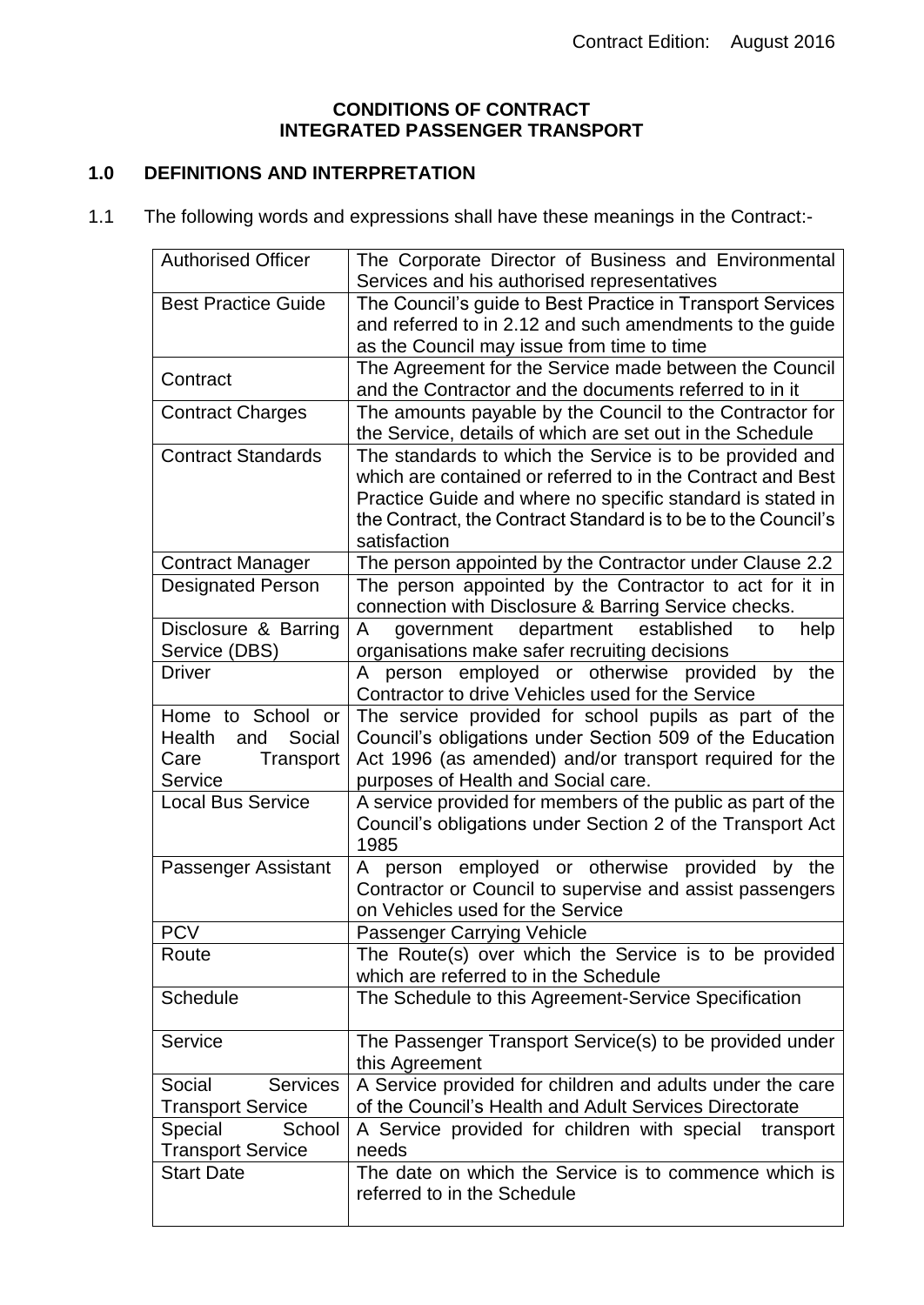| Tender  | The Contractor's for the Service which has been accepted<br>by the Council, relevant details of which are included in the<br>Schedule                                              |
|---------|------------------------------------------------------------------------------------------------------------------------------------------------------------------------------------|
| Term    | The period referred to in the Schedule during which the<br>Service is to be provided which will commence on the Start<br>Date; such period is subject to extension under Clause 18 |
| Vehicle | The vehicle(s) used for the Service referred to in the<br><b>Schedule</b>                                                                                                          |

1.2 This Contract is governed by English Law and the Council and the Contractor irrevocably agree that the courts of England and Wales shall have exclusive jurisdiction to settle any dispute or claim arising out of or in connection with this agreement or its subject matter or formation (including non-contractual disputes or claims).

## 1.3 References to:

- (a) any Act, Order, Regulation, Statutory Instrument etc. include any amendment or re-enactment
- (b) one gender include any other gender
- (c) persons include corporations
- (d) the singular include the plural
- (e) clauses are to clauses in the Conditions
- (f) the Contractor's staff includes partners, directors, employees, agents subcontractors, self-employed persons and volunteers.
- 1.4 This Contract represents the entire agreement between the Council and the Contractor and supersedes all previous statements and agreements relating to the Service.

# 2.0 **THE CONTRACTOR'S OBLIGATIONS**

#### 2.1 **Contract Standards**

- 2.1.1 The Contractor agrees with the Council to provide the Service to the Contract Standards for the Term with effect from the Start Date.
- 2.1.2 The Contractor shall provide the Service in accordance with all relevant legislation, codes of practice and the Best Practice Guide relating to the Service.

#### 2.2 **Contractor's Representative and Designated Person**

- 2.2.1 Before the Start Date the Contractor must nominate:-
	- (a) the Contract Manager who will be responsible for the successful operation of the Contract and who will be the initial point of contact.
	- (b) the Designated Person who will be responsible for all DBS checks in connection with the Service.
- 2.2.2 The Council reserve the right to reject nominations made by the Contractor. The Council undertakes not to act unreasonably or maliciously in the application of this power.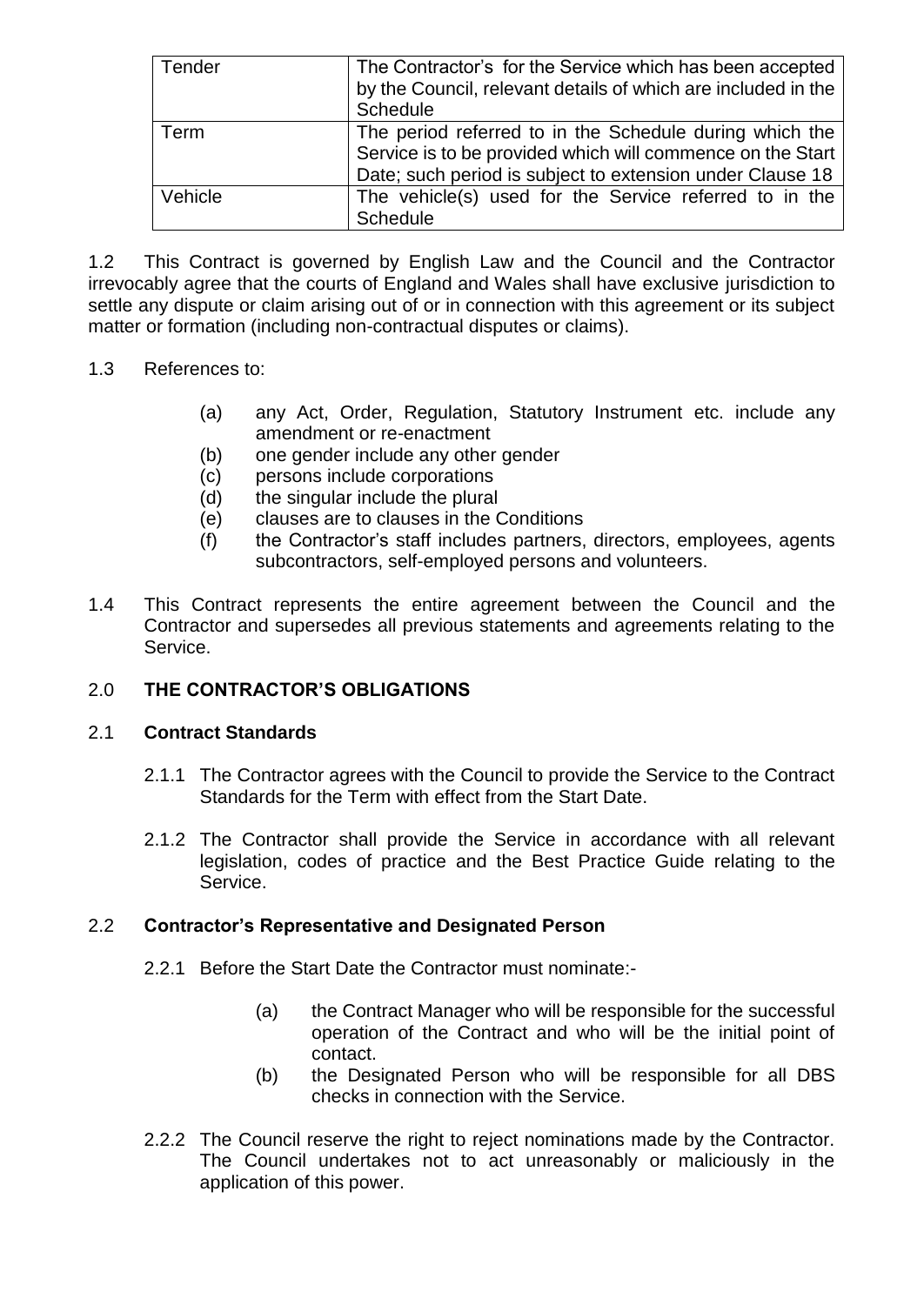- 2.2.3 The Contractor's Contract Manager:
	- must be empowered to act on behalf of the Contractor for all purposes connected with the Contract
	- must have continuous and effective responsibility for the management of the transport operations of the business in so far as they relate to the carriage of passengers and North Yorkshire County Council transport Contracts
- 2.2.4 The areas of responsibility of the Contract Manager are outlined, but not wholly defined, in the Best Practice Guide.
- 2.2.5 The Council reserve the right to remove a Contract Manager or Designated Person upon the Authorised Officer's instruction with or without a reason first being given, and where it is considered that the individual is no longer suitable for their nominated role. The Council undertakes not to act unreasonably or maliciously in the application of this power. Any costs and expenses payable in connection with such removal are the liability of the Contractor alone.
- 2.2.6 Where a Contract Manager or Designated Person has been deemed unsuitable, having been removed from the role by the Council, then that individual shall not be authorised to work in a similar role for any other Contractor in providing a Service to the Council.

# 2.3 **Operator Licences**

- 2.3.1 The Contractor shall hold the appropriate permit and/or licence for the Service.
- 2.3.2 All such permits or licences shall be current, valid and in accordance with the requirements of any Licensing Authority.

# 2.4 **Drivers & Passenger Assistants**

- 2.4.1 The Contractor shall ensure that any Driver or Passenger Assistant used on a Home to School or Health & Social Care Transport Service is a suitable person to drive Vehicles carrying children/vulnerable adults or to act as a Passenger Assistant upon such Vehicles. Drivers and Passenger Assistants must be recruited using the minimum standards set out in the Best Practice Guide and have received any appropriate training. Contractors must be able to provide evidence of any training undertaken.
- 2.4.2 Without prejudice to Clause 2.5.4 the Contractor shall ensure that all persons associated with the operation of this Contract are properly covered by employer's liability insurance.
- 2.4.3 All Drivers must undertake an eyesight test every 24 months and the Contractor shall retain evidence of this for inspection by the Authorised Officer.
- 2.4.4 The Contractor shall retain evidence, for inspection, of the necessary driver medical checks to demonstrate compliance with licencing legislation/regulations. Any person used as a Passenger Assistant must be fully able to carry out all aspects of the role and any specific requirements pertaining to individual passengers.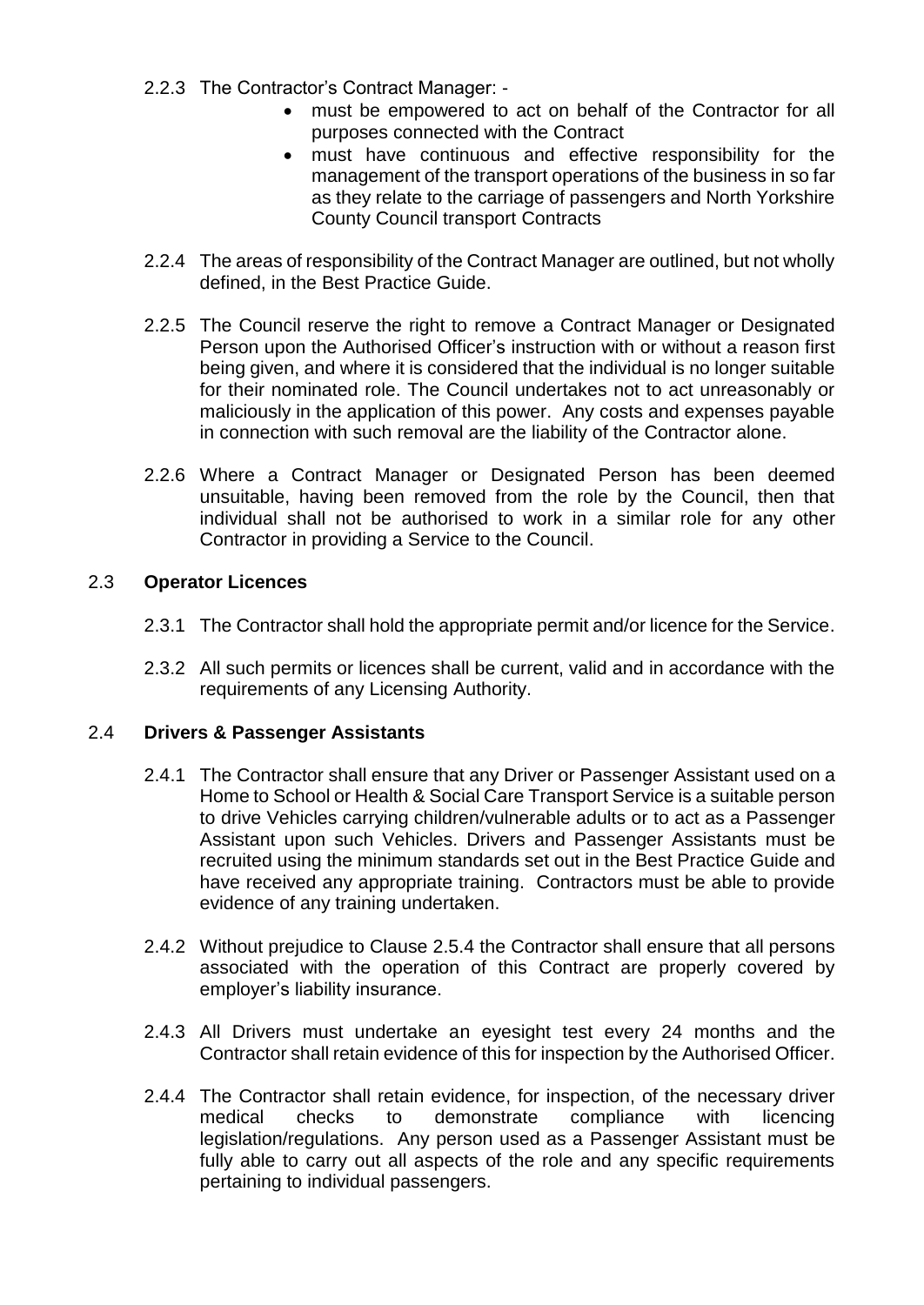- 2.4.5 The Contractor shall comply with DBS vetting procedures as required by the Council and any new statutory legislation introduced. Failure to comply with the DBS vetting procedures and/or use of a non-DBS vetted Driver and/ or Passenger Assistant would constitute a fundamental breach of Contract under clause 12.1.
- 2.4.6 Where self-employed Drivers or Passenger Assistants are to be used the Contractor must maintain personnel records including training records as if such Drivers and Passenger Assistants were employees and such records should be available for inspection on request.
- 2.4.7 The Contractor will ensure that payroll records are maintained for all employees
- 2.4.8 The Contractor must ensure that all Drivers and Passenger Assistants wear a seatbelt where one is fitted to the Vehicle.
- 2.4.9 The Contractor shall immediately remove a Driver or Passenger Assistant from any Service upon the Authorised Officer's instruction with or without a reason first being given. The Council undertakes not to act unreasonably or maliciously in the application of this power. Any costs and expenses payable in connection with such removal are the liability of the Contractor alone.
- 2.4.10 The Contractor shall ensure that all Drivers shall hold the appropriate driver's licence(s) for the Vehicle.
- 2.4.11 Where a Vehicle will be operated under a permit issued under section 19 or 22 of the Transport Act 1985 then all Drivers must have successfully completed a MIDAS assessment, and retain this by undertaking refresher training at the appropriate time.
- 2.4.12The licences and MIDAS qualification referred to in clause 2.4.10 and 2.4.11 shall be current, valid and in accordance with the requirements of any Licensing Authority. Failure to comply with clause 2.4.10, 2.4.11, or 2.4.12 would be considered a fundamental breach of the Contract under clause 12.1, and the Council will notify the relevant Licensing Authority of the breach.
- 2.4.13 The Contractor must have in place a system which monitors checks of all the Driving Licenses of all the individuals working on the Council's Contract(s). The system must include a six monthly check and must be kept available for inspection by the Authorised Officer at any time without notice.
- 2.4.14 The Contractor shall ensure that staff engaged by it for the purposes of the Service are issued with, understand and use where necessary, the information contained in the Best Practice Guide.
- 2.4.15 The Contractor shall take all such steps as are reasonably necessary to ensure that all Drivers and Passenger Assistants are fit to work whilst engaged on the Service and are not rendered unsuitable by reason of alcohol/substance/drug abuse or sleep deprivation, illness or any other cause.
- 2.4.16The Contractor shall ensure that all Drivers are equipped with a mobile telephone connected to the network most appropriate to the area served. A mobile telephone is not required if the Vehicle is fitted with a two way radio system that will function over most of the Route.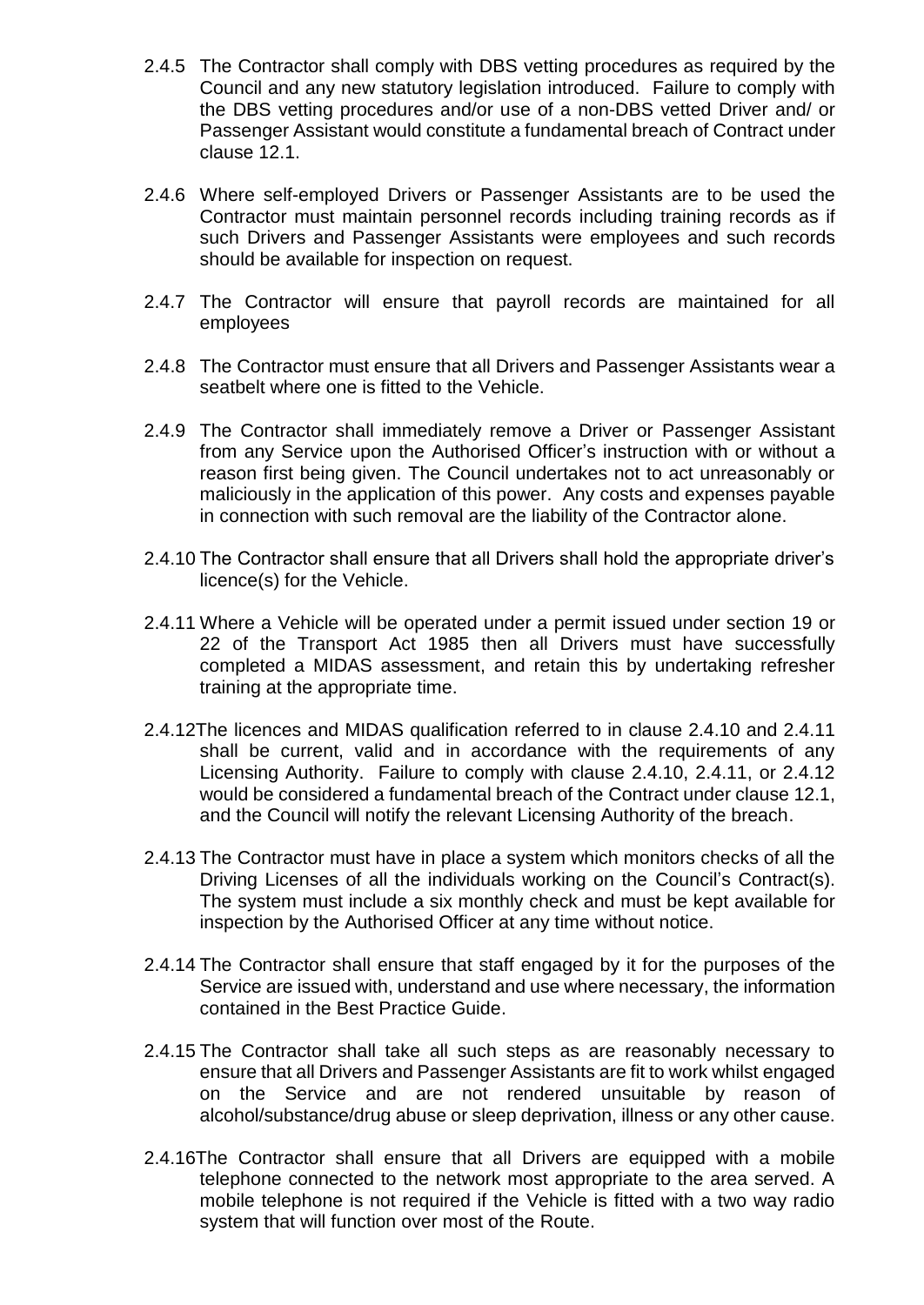- 2.4.17 The Contractor shall ensure that the Service is operated in accordance with the relevant drivers' hours regulations. The Contractor shall also undertake checks of individual Drivers' compliance with the relevant drivers' hours regulations and evidence of these checks shall be retained and be available for inspection.
- 2.4.18 The Contractor shall ensure that all Drivers and Passenger Assistants wear, and have visible, the NYCC DBS Badge when working on the Contract.

#### 2.5 **Insurance**

- 2.5.1 The Contractor shall ensure that adequate motor insurance for hire and reward covering third party injury and losses arising in connection with the Service is maintained by itself and by any self-employed Drivers throughout the Term. The minimum period of insurance renewal is 3 months. The limitation in respect of third party property damage caused by either private car or commercial Vehicle shall be for a minimum of £10million separately for each claim.
- 2.5.2 The Contractor shall indemnify the Council against all actions, claims, damages, costs and other expenses in relation to the injury to, or death of, any person, and loss of, or damage to, any property, real or personal which is attributable to the negligent act or default of the Contractor, its servants or agents and subcontractors in connection with the Service.
- 2.5.3 The Contractor shall take out and maintain, and shall ensure that any selfemployed Drivers also take out and maintain, insurance against its liabilities under Clause 2.5.2 for the minimum sum of £5million in respect of any one incident.
- 2.5.4 The Contractor must take out and maintain employer's liability insurance in a minimum amount for each and every claim, act or occurrence or series of claims, acts or occurrences which complies with statutory requirements (which at the date of this Contract is £10million). The Contractor shall ensure that the employer's liability insurance covers any volunteers and anyone who works on a self-employed basis in the provision of the Service.
- 2.5.5 The Contractor shall supply to the Council on request copies of all insurance policies, cover notes, premium receipts and other documents necessary to establish compliance with Clause 2.5. This also relates to self-employed and voluntary Drivers and copies of these documents must be retained by the Contractor where such Drivers are undertaking work on their behalf.
- 2.5.6 If the Contractor fails to supply any documents requested to establish compliance with Clause 2.5 then the Council reserves the right to withhold payment until such time as the documents are made available. If the documents are not provided within 3 months of the date of expiry of the insurance then this would constitute a fundamental breach of the Contract under Clause 12.1.

#### 2.6 **Vehicles**

2.6.1 The Contractor shall ensure that Vehicles shall comply with all relevant requirements of law relating to construction (including the Disability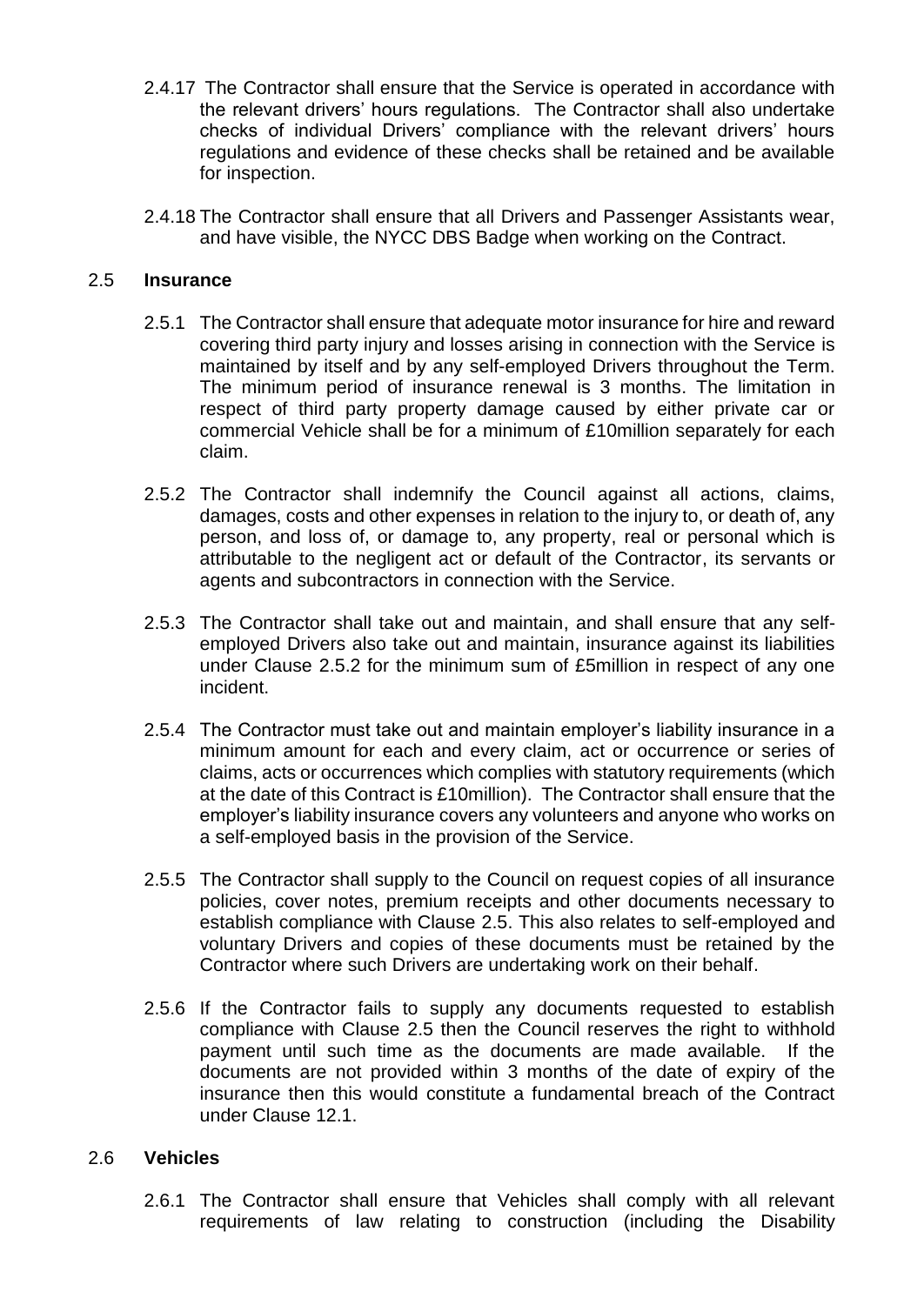Discrimination Act), equipment and use and shall ensure that the Vehicles are properly taxed, tested, licensed and insured, and where a Vehicle does not meet any element of these requirements then this would be considered a fundamental breach of Contract under clause 12.1.

- 2.6.2 Vehicles with fewer than nine passenger seats shall not in any circumstances be operated under a PCV operator's licence unless agreed by the Authorised Officer.
- 2.6.3 Where required by law, the Contractor shall ensure that all Vehicles shall be equipped with one 3-point seat belt in good working order for each person carried, including wheelchair seated passengers, and will operate in accordance with the law and further guidance issued by the Department of Transport or the Council through the Best Practice Guide.
- 2.6.4 Any Vehicle with fewer than 9 passenger seats must have 3-point seat belts fitted. Any seats fitted with lap belts are not to be used by any person carried. One forward facing seat for each person carried should be available, however Vehicles with rear facing seats and 3-point seat belts may be considered for use only following a Transport Assessment by the Council. Seatbelts must be suitable for those using them or adapted where possible and required.
- 2.6.5 The Contractor shall ensure that where the Service comprises a Home to School or Health & Social Care Transport Service, for a Vehicle with fewer than nine passenger seats, seatbelts are properly worn by all passengers and appropriate restraints and seats are provided in accordance with the law and further guidance issued by The Department of Transport or the Council through the Best Practice Guide or a transport assessment.
- 2.6.6 Where seatbelts are fitted to a Vehicle with nine or more passenger seats then the Contractor shall ensure that it takes all reasonable steps to ensure that the passengers are notified that they are required to wear a seatbelt at all times. This shall be done by means of an announcement or audio-visual presentation as passengers join the bus and/or a designated sign, approved by the Department for Transport (DfT). (See the Best Practice Guide for further information.)
- 2.6.7 The Contractor shall ensure that Vehicles are kept in good repair, meet the minimum legal requirements and are maintained to the Council's satisfaction. The Vehicles must be clean and tidy, both internally and externally, and the interior must be free from strong odours or perfumes. If the Council is not satisfied regarding the maintenance of a Vehicle then it reserves the right to specify that the Vehicle is not used on any Council contracted Service until such time as the Vehicle is re-inspected and deemed by the Council to be satisfactory. Any required maintenance or repairs must be carried out and the Contractor shall provide evidence to the Council of the maintenance or repairs which have been carried out.
- 2.6.8 A daily walk round (first use) check shall be undertaken by a responsible person acting on behalf of the Contractor before a Vehicle is first used. (See the Best Practice Guide for further information.)
- 2.6.9 A copy of the defect sheet recording the First Use check each day must be kept with the Vehicle and be available for inspection unless otherwise agreed by the Authorised Officer.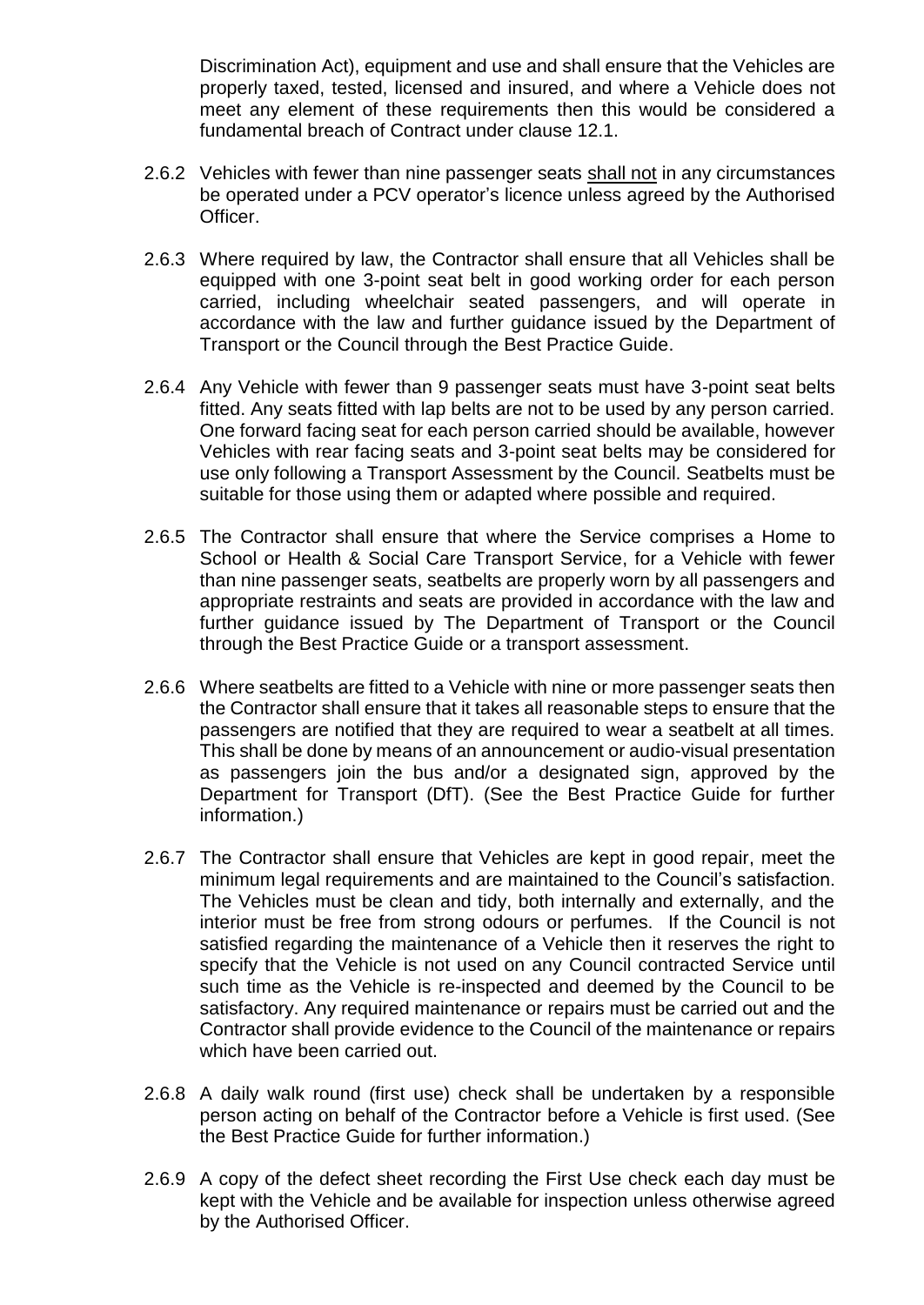- 2.6.10 The Authorised Officer and any person nominated by him shall be allowed reasonable access by the Contractor to examine Vehicles, the Contractor's premises and records relating to the maintenance and operation of the Vehicles and the provision of the Service.
- 2.6.11 The Contractor shall ensure that scheduled vehicle inspections are undertaken by a competent person. The Council recommends, as a minimum, that the relevant competent person has completed the VOSA "PSV inspection standards and procedures including vehicle roadworthiness checks (CoD) training". Non PCV Vehicles must be inspected every 13 weeks (this can include MOT and the Taxi Licensing Authority tests).
- 2.6.12 Maintenance, inspection and first use check records must be kept for a minimum of fifteen months for all Vehicles operating on the Service.
- 2.6.13 The Contractor shall ensure that all Vehicles shall be fitted with a serviceable foam or water fire extinguisher which complies with BS 5423 or BS EN3 and has a minimum fire rating of at least 8A or 21B.
- 2.6.14 The Contractor shall ensure that all PCVs are fitted with a serviceable reversing horn which must be used when the Vehicle is reversing except where otherwise agreed by the Authorised Officer.
- 2.6.15 All PCVs must be fitted with wheel nut indicators except where otherwise agreed by the Authorised Officer.
- 2.6.16The Contractor shall ensure that all Vehicles comply with the details submitted in the Tender, or as otherwise agreed in writing by the Authorised Officer.
- 2.6.17 The Contractor shall ensure that all Vehicles, including taxis, display the destination and/or service number and other information required by the Schedule. The Contractor shall ensure that all Vehicles used in the delivery of the Service display the name of the Contractor
- 2.6.18**Taxi Contracts:** The following condition applies to Contracts for all Taxi Services:

#### **Vehicle Age:**

Unless otherwise stated in the Schedule 1, the maximum age for Vehicles used for the Term of this Contract shall be:

- 15 years for Vehicles of 8 passenger seats and fewer (including vehicles adapted for the carriage of wheelchairs)
- 2.6.19**Minibus, Bus and Coach Contracts:** The following condition applies to Contracts for Bus and Coach Services:

#### **Vehicle Age:**

Unless otherwise stated in the Schedule 1, the maximum age for Vehicles used for the Term of this Contract shall be: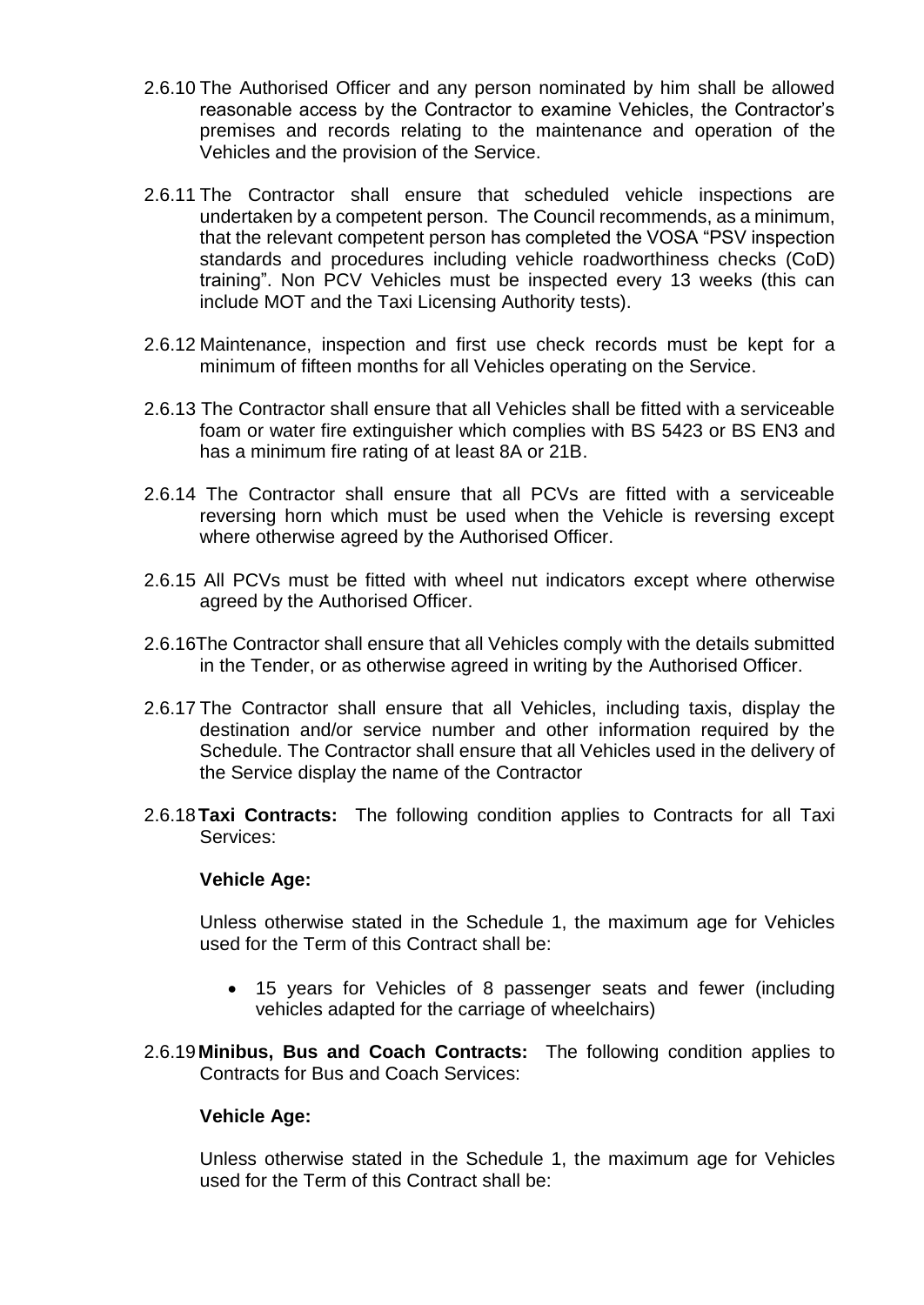- 15 years for Vehicles of 16 passenger seats and fewer (including vehicles adapted for the carriage of wheelchairs)
- 25 years for Vehicles of 17 passenger seats and over
- 2.6.20**Local Bus Contracts**: The following condition applies to Contracts for Local Bus Services:

#### **Vehicle Age:**

Unless otherwise stated in the Schedule 1, the maximum age for Vehicles used for the Term of this Contract shall be:

- 7 years for Vehicles of 21 seats and fewer
- 12 years for Vehicles of 22 seats and over
- 2.6.21 Vehicles fitted with passenger wheelchair lifts, which must conform to LOLER 98 Regulations, require an annual LOLER weight test certificate and an inspection by a competent person every 6 months. Evidence of both must be retained by the Contractor and produced for inspection by the Authorised Officer on request.
- 2.6.22Contractors shall ensure that they inform the appropriate licensing authorities, in writing, of any Vehicles which have been modified after original registration and that they have been re-tested by the DVSA, if required. Evidence of the notification of modification, response and re-test must be kept by the Contractor and produced for inspection by the Authorised Officer on request. The Council, subject to an inspection, reserve the right to deem a modified Vehicle as unsuitable for Contracted Services.
- 2.6.23The Contractor shall consider The Advertising Practice Code prior to agreeing to enter in to any vehicle advertisement agreement. The code gives specific guidance relating to advertising to children and is enforced by the Advertising Standards Authority.

# 2.7 **Training and Introductory Visits**

- 2.7.1 The Contractor will arrange for the Contract Manager, and where appropriate, Drivers and Passenger Assistants to participate in training programmes for the safety and wellbeing of passengers organised by the Council. These will be of up to half a day's duration and the Council would not normally require any individual to attend more than one such training session during each academic year.
- 2.7.2 Where the Service is provided to a primary or special needs school for the first time by the Contractor and where a Vehicle with fewer than 30 seats is being used to provide the Service at any school the Authorised Officer may require the Contractor to arrange for the Driver (and any Passenger Assistant) to attend either the home or the school to meet the pupils who are to be carried.

#### 2.8 **Passengers**

2.8.1 The Council will issue the majority of pupils entitled to free Home to School transport with a travel permit. The Contractor shall ensure that Drivers shall check such permits on a daily and no less frequently than a weekly basis and the Contractor shall provide the Authorised Officer with details of the name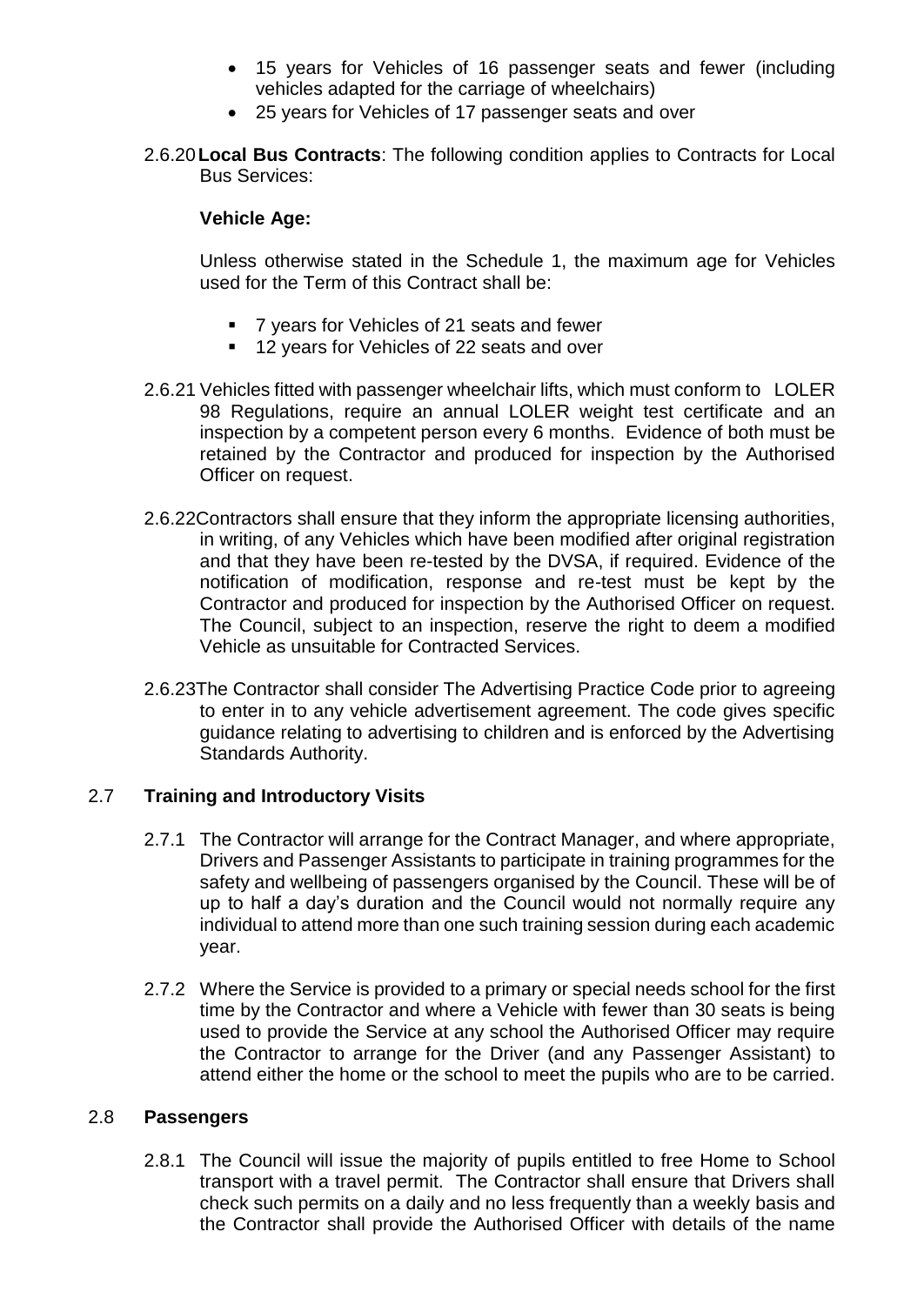and school of any child travelling on Home to School or Health and Social Care Transport Service without such a permit. On a Local Bus Service, non-permit holders shall pay the appropriate fare to the Contractor. Pupils shall not be refused travel without the prior agreement of the Authorised Officer on a Home to School Service.

- 2.8.2 The Contractor shall ensure the safety and well-being of all passengers on any Vehicle.
- 2.8.3 The Contractor shall not eject any pupil/passenger from a Vehicle before the desired stop except in circumstances where the actions of the pupil/passenger have constituted a genuine threat to the safety of the Driver or other passengers. If such action takes place, the Contractor shall notify the Authorised Officer immediately.
- 2.8.4 The Contractor shall ensure that wherever practicable no standing passengers are carried on a journey which caters principally for school children. There shall be no standing passengers at all on Vehicles which do not have a permit to carry them. Where overloading occurs the Authorised Officer shall be informed immediately.
- 2.8.5 The Contractor shall ensure that Drivers are made aware of the special needs of the elderly or people with any type of disability and that they shall be given all reasonable assistance and shown all due courtesy by Drivers, particularly when getting on or off a Vehicle.
- 2.8.6 The Contractor shall ensure that, for registered Local Bus Services, their policies adhere to the CPT Guidelines for the transportation of Wheelchairs and Mobility scooters

### 2.9 **Provision of Information and Freedom of Information**

- 2.9.1 Whenever required by the Authorised Officer the Contractor will provide access to all documentation relating to the Service including (but without limitation) licences, permits and certificates relating to Drivers, Passenger Assistant or Vehicles. The Authorised Officer may take copies of such material.
- 2.9.2 The Contractor shall notify the Authorised Officer, in writing, immediately the Contractor becomes aware of any action or prosecution in relation to any Vehicle, operating base or facility, Driver, Passenger Assistant or any other person connected with the Service. This includes any investigations or public inquiries carried out by a Taxi Licensing authority or the Traffic Commissioner regardless of whether they relate to North Yorkshire County Council Contract operations or not.
- 2.9.3 The Contractor shall permit access with reasonable notice to nominated representatives of the Council to relevant accounts and other financial records throughout the duration of the contract to assess a contractors financial stability. The Council may also request further financial information or undertake credit checks at any time.
- 2.9.4.1 In clause 2.9.4 "FOI" means the Freedom of Information Act 2000 and "EIR" means the Environmental Information Regulations 2004; "exempt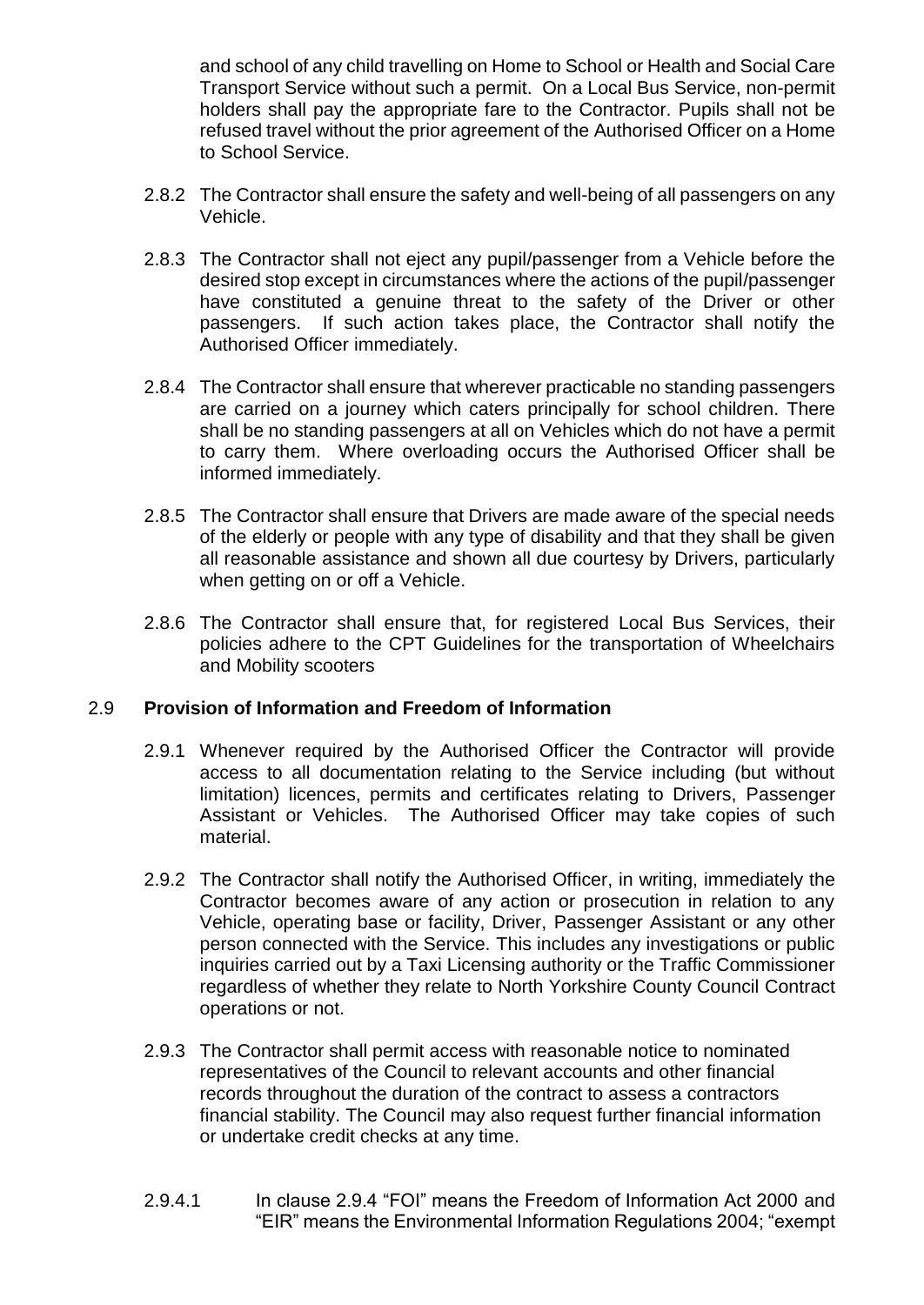information" means information falling into the exemptions set out in the FOI or the exemptions in the EIR; "confidential information" means information to which confidentiality or commercial interests exemptions within FOI or EIR may apply and "working day" means Monday to Friday inclusive except Bank Holidays.

- 2.9.4.2 The Council is bound by the provisions of the Freedom of Information Act (FOI) and the Environmental Information Regulations 2004 (EIR) and information relating to this Contract and to the Service may need to be disclosed to third parties in order for the Council to meet its obligations under the FOI or EIR.
- 2.9.4.3 The Contractor shall make all reasonable efforts to assist the Council in meeting its obligations under the FOI or EIR. If the Council receives an access request under the FOI or EIR, the Contractor shall upon request provide:
	- (a) to the Council a copy of information requested which is held by the Contractor on behalf of the Council within a period of 5 Working Days;
	- (b) access to the Authorised Officer, within a period of 5 Working Days, to inspect information held by the Contractor on behalf of the Council.
- 2.9.4.4 Where it is necessary for the Contractor to provide information to the Council which it believes to be Exempt Information it shall state in writing to the Council the nature of the information and the relevant exemption. The Council will use reasonable endeavours to consult with the Contractor before disclosing such information under the FOI or EIR. The Contractor acknowledges that the final decision whether to disclose such information will rest with the Council and not with the Contractor. Nothing contained in this Contract or any documents or negotiations relating to this Contract shall prevent the Council from disclosing any information which (in the Council's reasonable opinion or in accordance with any recommendation, notice or decision of a competent authority) it is required to disclose under the FOI or EIR.
- 2.9.4.5 The Contractor shall observe the Council's Retention and Destruction Policy (details of which shall be provided by the Council to the Contractor upon request) and shall not destroy information other than in accordance with this policy. If the Council notifies the Contractor of a request for information held by the Contractor which is due for destruction the Contractor shall immediately suspend destruction of that information to allow disclosure to take place. Upon the termination of this Contract the parties shall agree which party has the control of the retained information. Should the Contractor retain control of the information this clause shall remain in force beyond the termination of this Contract.
- 2.9.4.6 The Contractor shall maintain an adequate records management system which will enable it to access the information within the time limits prescribed.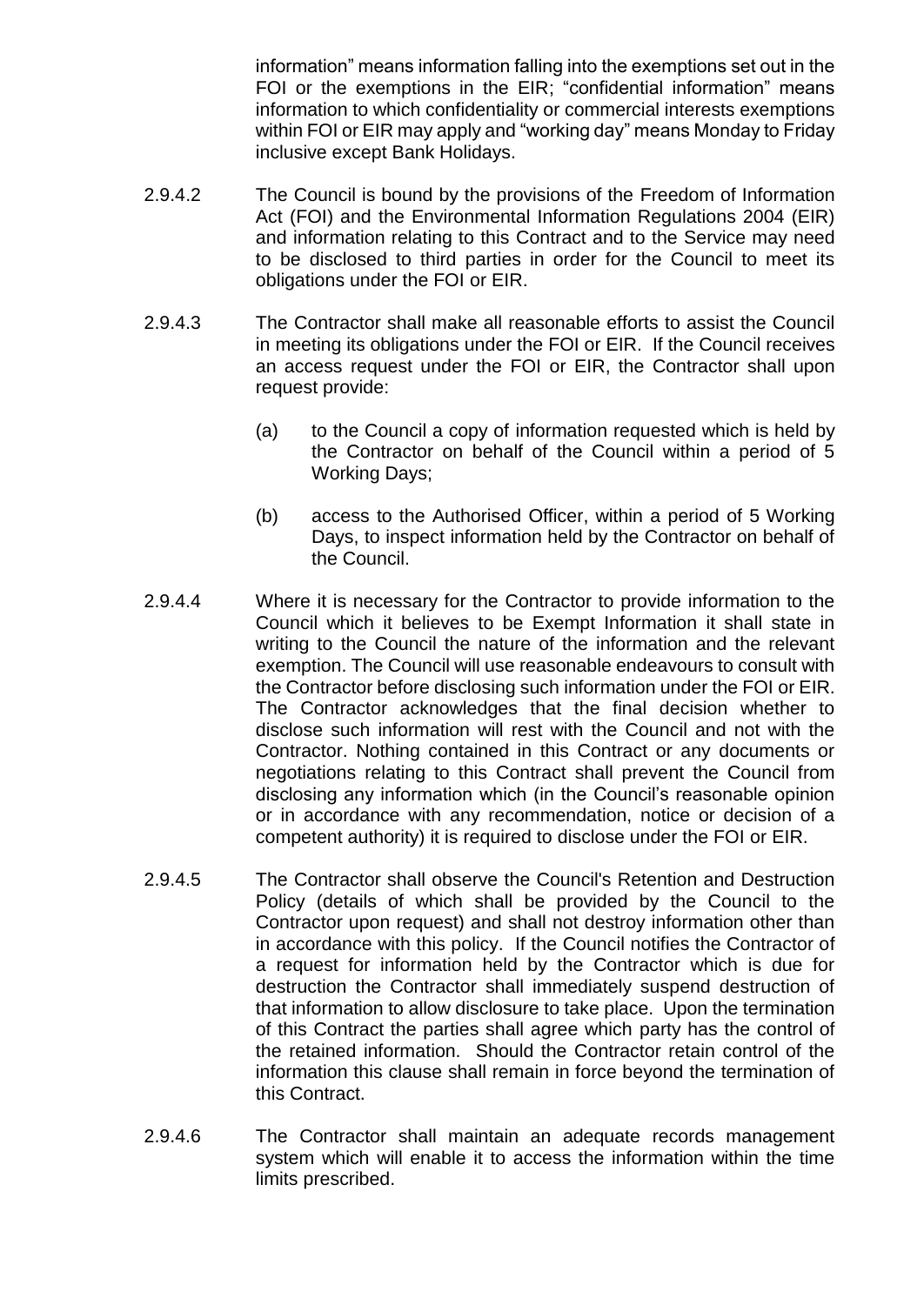- 2.9.4.7 The Contractor shall indemnify the Council against all claims, demands, actions, costs, proceedings and liabilities which the Council directly incurs due to the Contractor's (or any subcontractor's) breach of this clause 2.9 or any part of it.
- 2.9.4.8 The Contractor will inform Drivers and Passenger Assistants that information, including their personal data, may be disclosed to relevant authorities (including Taxi Licensing Authorities and The Traffic Commissioners) by the Contractor or by the Council to fulfil their obligations to them
- 2.9.4.9 The Contractor shall agree to share ticket machine data with the Council in accordance with sections 16 and 17 of the North Yorkshire & York Concessionary Fares Scheme 1 June 2013, or as otherwise amended for Contract management purposes.'

## 2.10 **Surveys**

- 2.10.1 The Contractor shall complete or distribute survey forms relating to the Service as the Authorised Officer may require from time to time.
- 2.10.2 The Council may itself undertake surveys on any Vehicle at any time without notice.

## 2.11 **Smoking Policy**

2.11.1 The Contractor shall ensure that no smoking, including the use of electronic cigarettes, is permitted at any time on any Vehicle used for the Service. The Contractor must ensure that the necessary no smoking signs are fitted to the Vehicle to comply with current legislation. The Contractor shall ensure that the Drivers and Passenger Assistants adhere to all legislation, as well as the policies in place at any premises which form part of the Contract Route. Drivers and Passenger Assistants must not smoke within sight of a school or any premises which form part of the Contract Route.

#### 2.12 **Best Practice Guide**

2.12.1 The Contractor shall comply with the Best Practice Guide: the Council reserves the right from time to time to issue amendments to the Best Practice Guide and shall make available copies of the same to the Contractor. Such amendments shall be deemed to form part of the Conditions of Contract and the Contractor shall comply with their requirements.

## 3.0 **SERVICE DETAIL**

- 3.1 The Contractor shall operate the Service on the Routes in accordance with the Contract including the details in the Schedule.
- 3.2 If the Service constitutes a "Local Bus Service" the Contractor shall register the Service with the relevant Traffic Area Office. The Contractor is responsible for the preparation and submission of registration documents and payment of fees to the Traffic Area Office except where otherwise agreed by the Authorised Officer.
- 3.3 The Contractor shall not vary any Route or the location of any stopping place without the prior approval of the Authorised Officer.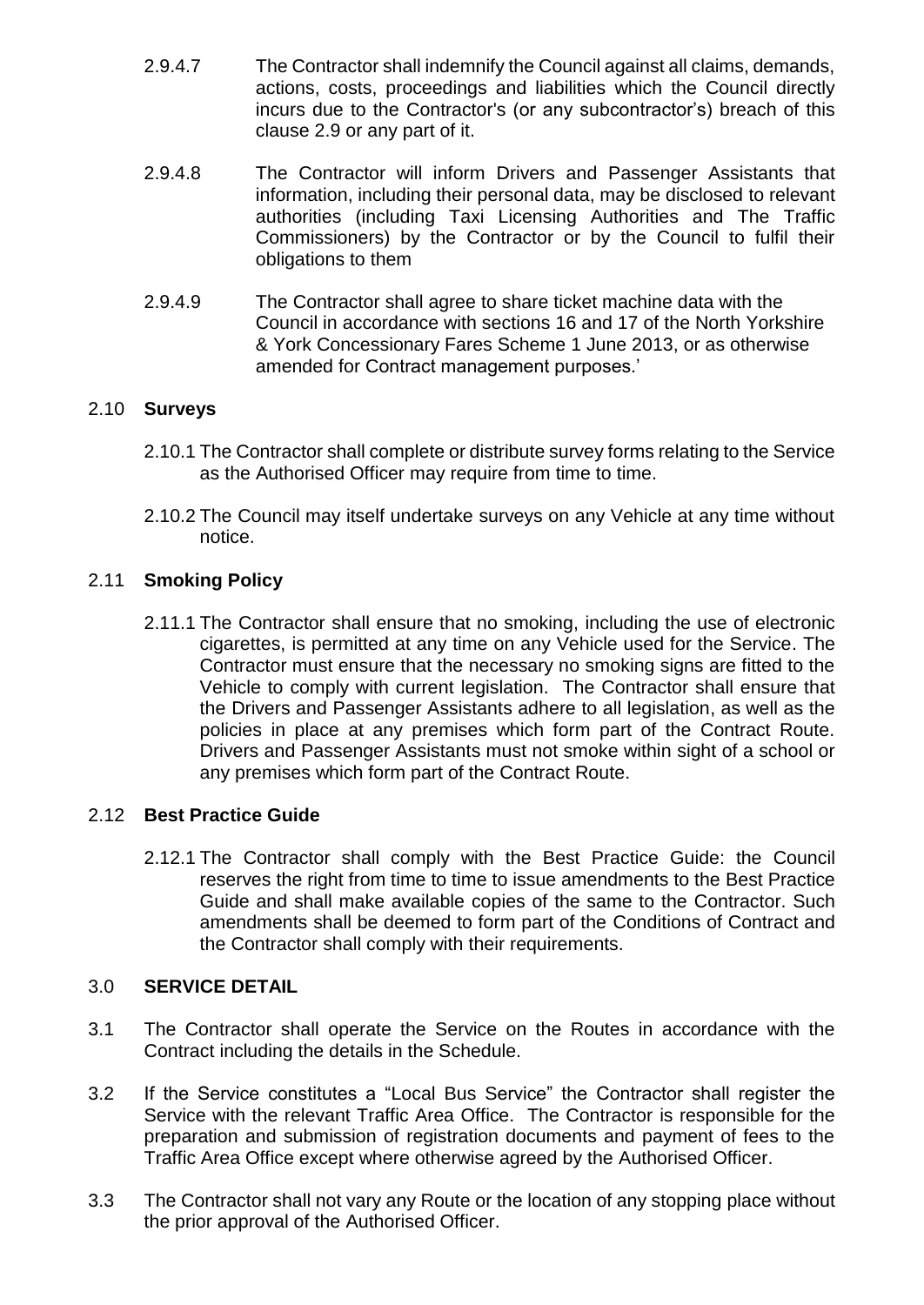- 3.4 The Contractor shall obtain such consents as are necessary to ensure that the Service may be provided over any part of a Route which is not on the public highway.
- 3.5 Where appropriate the Contractor shall make use of any bus stations along a Route except where agreed otherwise by the Authorised Officer. The Contractor shall ensure that all recognised stopping places are observed along a Route unless specified otherwise in the Schedule.
- 3.6 The Contractor shall be responsible for obtaining all necessary consents to use any bus station for a Route and shall be responsible for the payment of any fees for such use or for road/bridge tolls.
- 3.7 If a connecting Service is provided for school children then the Driver must wait with any child(ren) for the arrival of the connecting Service. The Contractor will be responsible for ensuring the safety of any such child(ren) where such a connection fails (including, but not limited to, making alternative arrangements for the journey).
- 3.8 The Contractor may not register a Home to School or Health and Social Care Transport Service as a Local Bus Service without first seeking the written consent of the Council.
- 3.9 The Contractor shall ensure that any Vehicle used to operate the Service is suitable for the Route followed.

## 4.0 **INVOICES AND PAYMENT**

- 4.1 The Contractor shall submit invoices to the Council in such format as the Council may require unless approval has previously been given for payment to be made via the Council's automatic payment system. Invoices shall be submitted monthly (or four weekly as may be agreed) in arrears. The Council shall pay an undisputed invoice (or the undisputed part of invoices) within 30 days of receipt. The Council will not pay a proportion of any invoice on which VAT is being charged. All payments will be via the BACS payment system and an acknowledgement will be sent by email.
- 4.2 Invoices shall include:-
	- Details of journeys or part journeys not operated and the reason.
	- The total scheduled mileage not operated in the period covered by the invoice.
	- In respect of local bus Contracts the number of fare paying passengers and concessionary pass holders carried and revenue accrued for each journey on each day in the fourth week of operation and each successive fourth week (the Authorised Officer may require information for other weeks as necessary in a format agreed by him).
	- In respect of local bus Contracts, including registered Home to School Transport Services the total number of fare paying passengers and concessionary pass holders carried and revenue accrued by the Contractor for the period of the invoice.
	- In respect of local bus Contracts a quarterly statement of payments received from all authorities in respect of concessionary fares.
	- Full details of the Contract Charges.
	- Where relevant and agreed by the Council the costs of making alternative arrangements.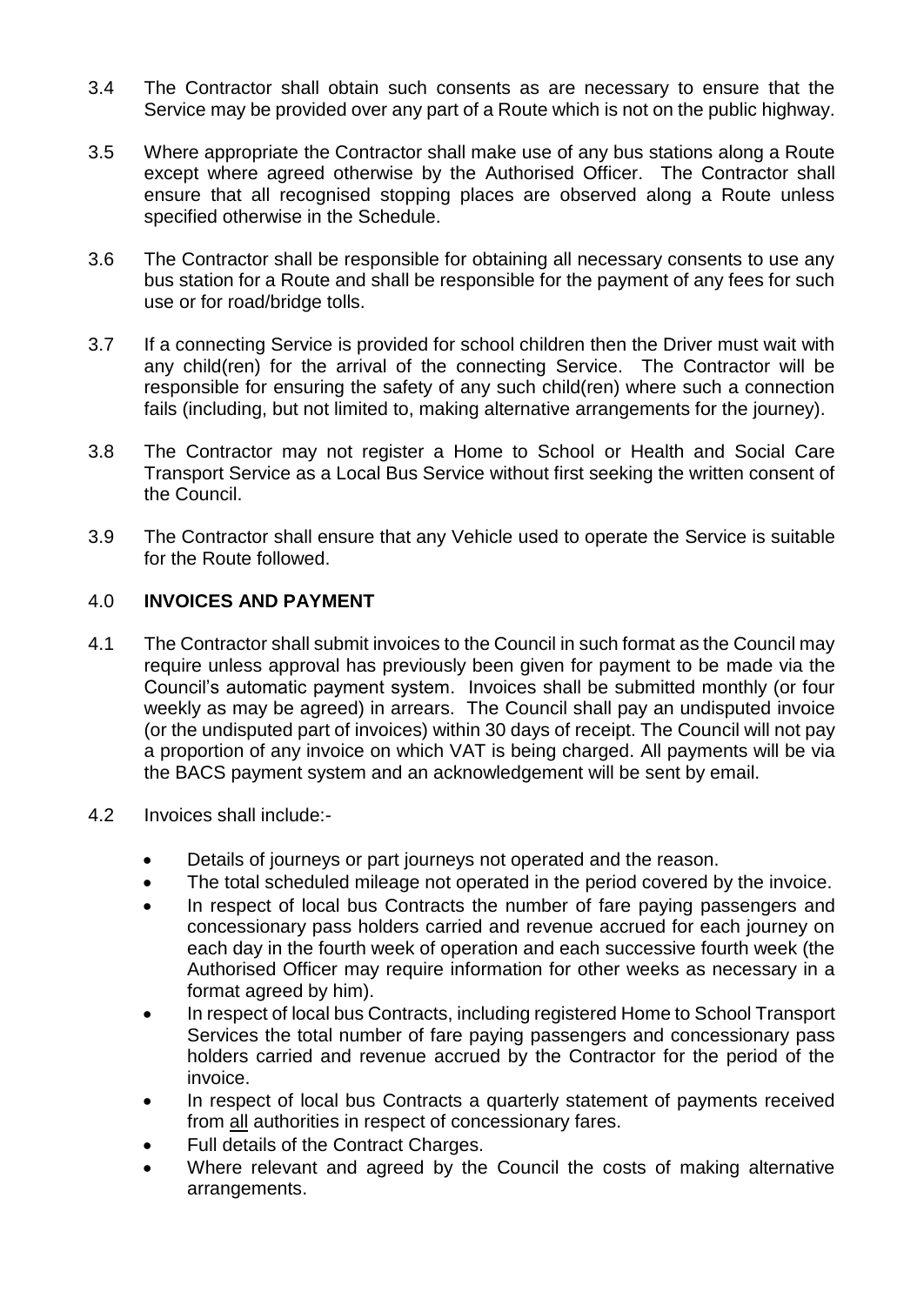NB. Where payments are made via the automatic payment system there is still a requirement for the Contractor to submit the above information on a monthly basis.

- 4.3 The Council reserves the right to withhold full payment of an invoice where the necessary information referred to in Clause 4.2 above is not provided.
- 4.4 The Council will only pay the Contract Charges for transport journeys which were actually required and which did take place. Failure to notify the Authorised Officer of non-operation or changes to a Contract as a result of passengers moving address or leaving school will result in action being taken to re-cover any payment made that the Contractor is not entitled to.

#### 5.0 **INFLATION**

5.1 The Contract Charges will be reviewed by the Council from 1 April each year and subject to Clause 5.2 the review shall be calculated using several different factors: The following is an example of the factors and how they are weighted.

| <b>EXAMPLE</b>                    | <b>EXAMPLE</b>       |                 |            |
|-----------------------------------|----------------------|-----------------|------------|
| These factors are fixed from RPI  |                      | These will vary |            |
| <b>Factors Taken into account</b> | % Relative<br>weight | Inflation       | Weighted   |
|                                   |                      | (Rounded)       | inflation  |
|                                   |                      | %               | (Actual %) |
| Maintenance of Motor              | 25                   | 1.05            | 26.28      |
| Vehicles                          |                      |                 |            |
| Petrol / diesel and Oil           | 15                   | 1.19            | 13.63      |
| Licenses and Insurance            | 13                   | 1.05            | 13.45      |
| Wages                             | 47                   | 1.02            | 48.29      |
| Total                             | 100.00               |                 | 1.165      |

- 5.2 The Council may at its sole discretion elect to review the Contract Charges by reference to criteria other than the matrix in Clause 5.1; primarily this will relate to the Council's budgetary position. The Council may make a reduction in the Contract Charges where a negative rate of inflation is recorded. Where the rate of inflation is not negative the Council may elect either not to increase the Contract Charges at all or to increase them by an amount which is less than the amount which would have been payable under the example matrix in Clause 5.1.
- 5.3 Where a Contract has been in operation for fewer than six months prior to 1 April then no increase will be paid until the following April.

#### 6.0 **PUBLICITY**

- 6.1 The Council has produced a Bus Information Strategy which sets out its requirements for the provision of information. Except where otherwise agreed by the Council the Contractor is responsible for providing and distributing publicity for the Service in compliance with the Minimum Enforceable Requirement in the Bus Information Strategy.
- 6.2 The Contractor shall supply copies of publicity material to the Authorised Officer at least seven days before commencement of the Service except where otherwise agreed by the Authorised Officer. This requirement includes any publicity applying to changes to an existing Service.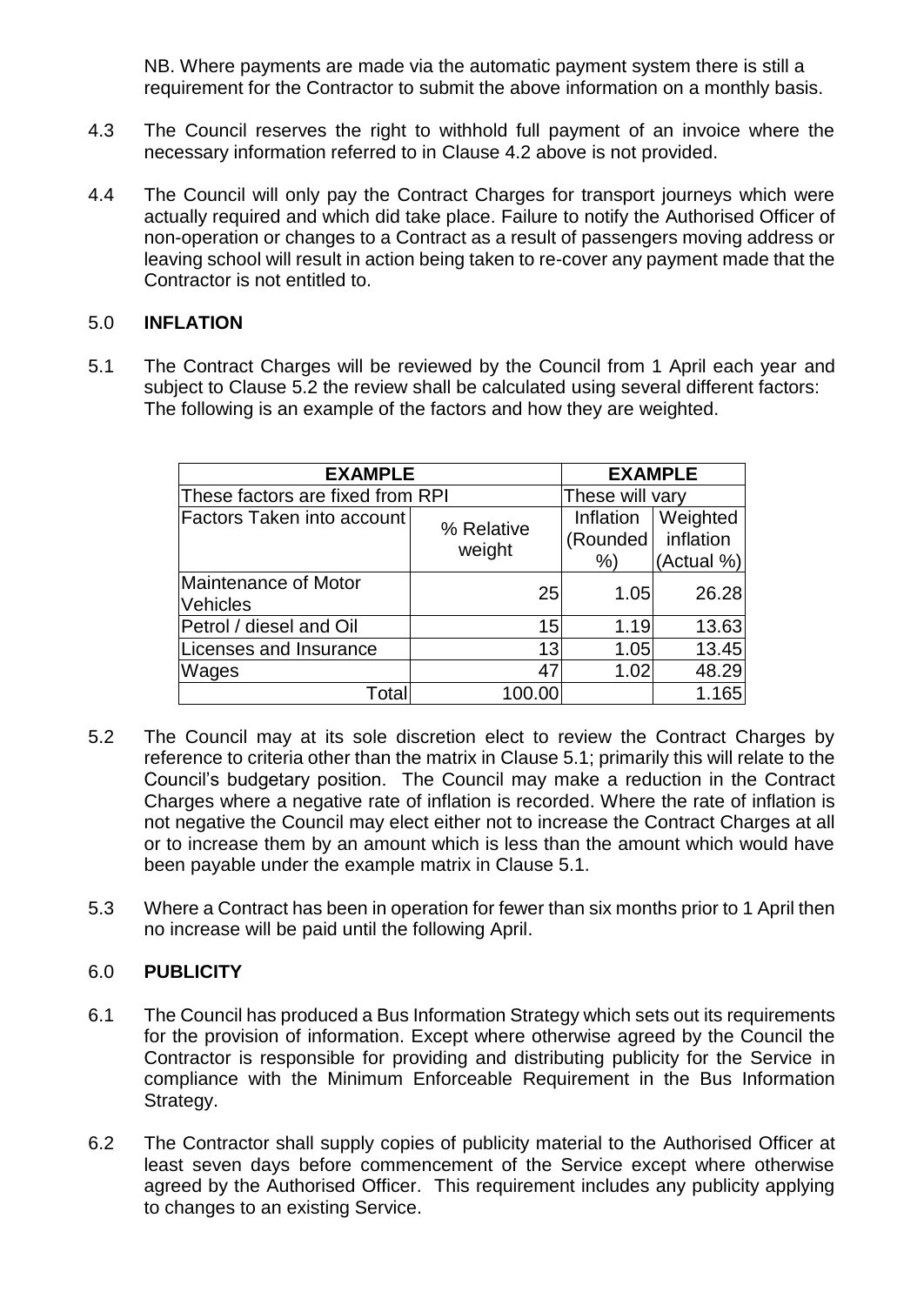- 6.3 If the publicity material provided by the Contractor is inadequate the Authorised Officer may, (upon prior notice being given to the Contractor) produce the necessary publicity material on the Contractor's behalf and deduct the costs incurred from the Contract Charges.
- 6.4 The Contractor shall provide timetable information at appropriate points on the Route as agreed with the Authorised Officer.
- 6.5 On receipt of an undisputed invoice, the Contractor shall pay the Council the apportioned traveline costs, as decided by the Council, for the traveline costs associated with the Services operated by the Contractor on behalf of the Council. These costs will be paid annually.

## 7.0 **FARES**

- 7.1 If the Schedule includes a fare table or makes reference to fares conditions the Contractor shall comply with the Schedule's requirements in this respect. In all other circumstances the Contractor may determine fares subject to the following provisions of this Clause 7.
- 7.2 The Contractor shall provide the Authorised Officer with a comprehensive fare table for each Local Bus Service at least seven days before it is introduced except where otherwise agreed by the Authorised Officer.
- 7.3 The Contractor may apply to the Authorised Officer to revise fares on any Service; such application shall be in writing and be at least 28 days before the proposed introduction of such revisions. The Authorised Officer may approve, amend or refuse the proposed revision and shall give reasons for doing so.
- 7.4 The Contractor shall co-operate with the Council and any other authority which operates a concessionary fares scheme or system of multi-journey tickets. The Contractor shall ensure that any additional cost or revenue loss is borne by the authority introducing the scheme and shall be responsible for all negotiations relating to such scheme or system.
- 7.5 Half fares should be accepted for all young people from their  $5<sup>th</sup>$  birthday up to age 18 years. Children under 5 are carried free of charge. The Contractor must participate in any ID schemes that may be introduced during the life of the Contract and it may charge a reasonable administration fee approved by the Council to the passenger.
- 7.6 The Contractor shall collect and audit fares revenue and ensure that each fare paying passenger shall be issued with a ticket showing the date of issue and the value of the fare paid.
- 7.7 The Contractor may be required to enter into any through or joint ticketing arrangements as specified by the Council.

## 8.0 **SUB-CONTRACTING AND ASSIGNMENT**

- 8.1 The Contractor shall not assign this Contract without the prior written consent of the Council.
	- 8.1.1 Where the ownership of the Company changes the Company must first notify the Council of such changes and the Council must be satisfied that there are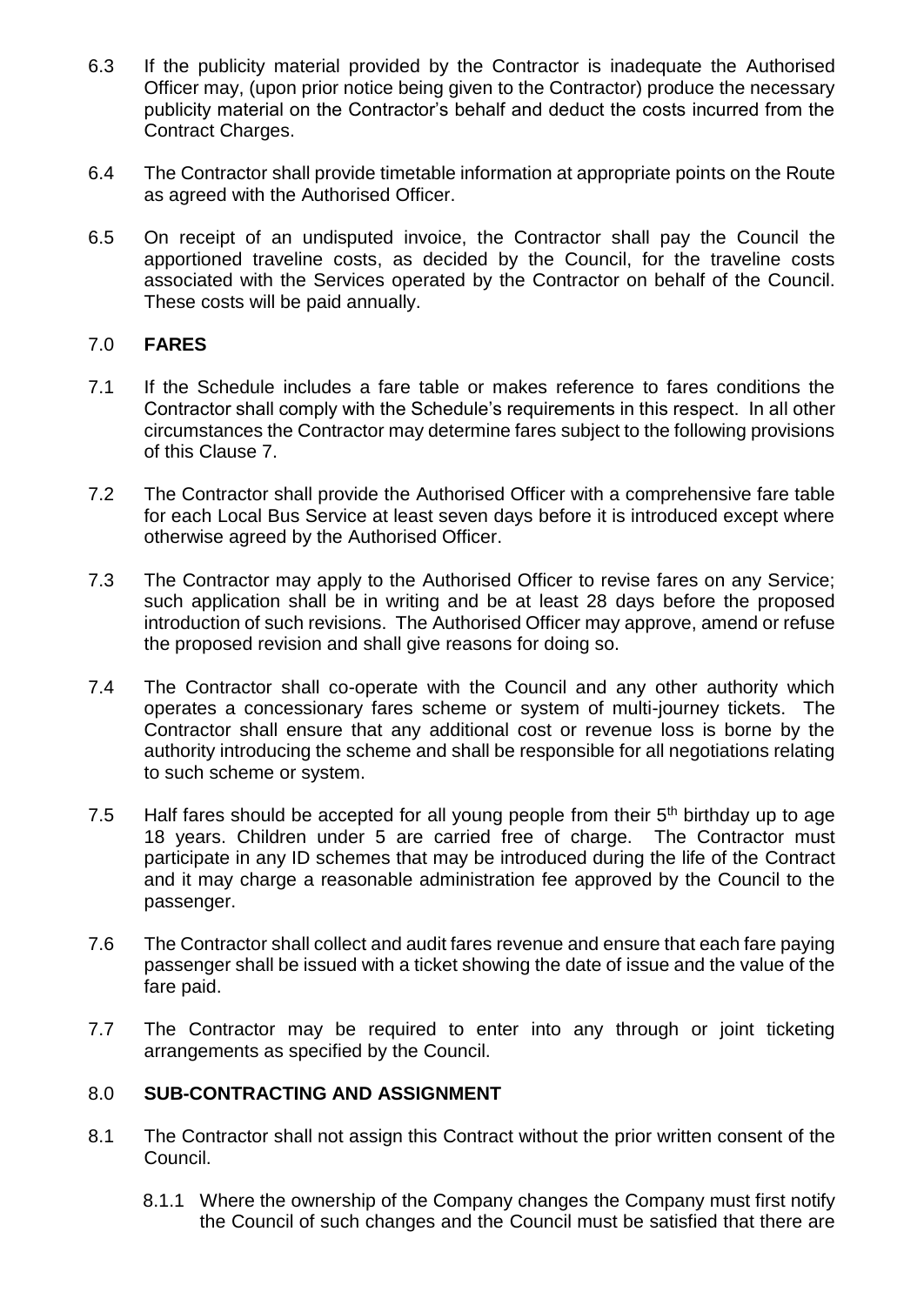no discretionary or mandatory exclusion grounds under Regulation 57 of the Public Contract Regulations 2015 (PCR 2015) (regardless of whether the PCR 2015 are engaged due to the value of the Contract) or under the terms of the Contract which are applicable as a result of the change; and where such grounds are identified the Council reserves the right to terminate the Contract with immediate effect.

- 8.2 The Contractor shall not sub-contract part of any Service for more than five consecutive days and on no more than one occasion without the Authorised Officer's prior written consent except in the case of genuine emergency. In all cases schools and establishments should be advised immediately of the name of the Contractor who will provide the Service.
- 8.3 Wherever sub-contractors are used these must be included on a list supplied by the Council and those working on the Contract must hold a current NYCC Driver or Passenger Assistants badge. The Contractor remains responsible for the provision of the Service in accordance with the Contract. Where a sub-contractor is used which is not included on the Council's list of contractors then this would be considered a fundamental breach of Contract under clause 12.1.
- 8.4 Where any sub-contracting is permitted, the Contractor shall remain responsible for the acts and omissions of its sub-contractors as though they were its own.
- 8.5 Where a Contractor utilises self-employed Drivers the Council reserves the right to restrict the number of contracts that are awarded to the Contractor. Any use of selfemployed Drivers may only be with the Councils prior consent.

## 9.0 **VARIATION**

- 9.1 At any time(s) during the Term the Authorised Officer may require the Contractor in writing to:-
	- Omit any part of the Service.
	- Provide additional Transport Services.
	- Vary the scope of the Service or any part of it (by, for example, introducing variations in timing, the number of passengers to be carried, the type of Vehicle used, the Route taken or any other matter associated with the Service).
- 9.2 The valuation of any variation shall be made by the Authorised Officer as follows:-

Additional mileage will be paid at the following rates (which are adjustable in accordance with clause 5)

|                                | <b>Variation Rate Per</b><br>kilometre |            |  |
|--------------------------------|----------------------------------------|------------|--|
| Vehicle seating capacity       | Less<br>than<br>1.5km                  | Over 1.5km |  |
| Up to eight passenger<br>seats | 18p                                    | 52p        |  |
| 9 - 26 passenger seats         | 24 <sub>p</sub>                        | 78p        |  |
| Over 26 passenger<br>seats     | 32r                                    |            |  |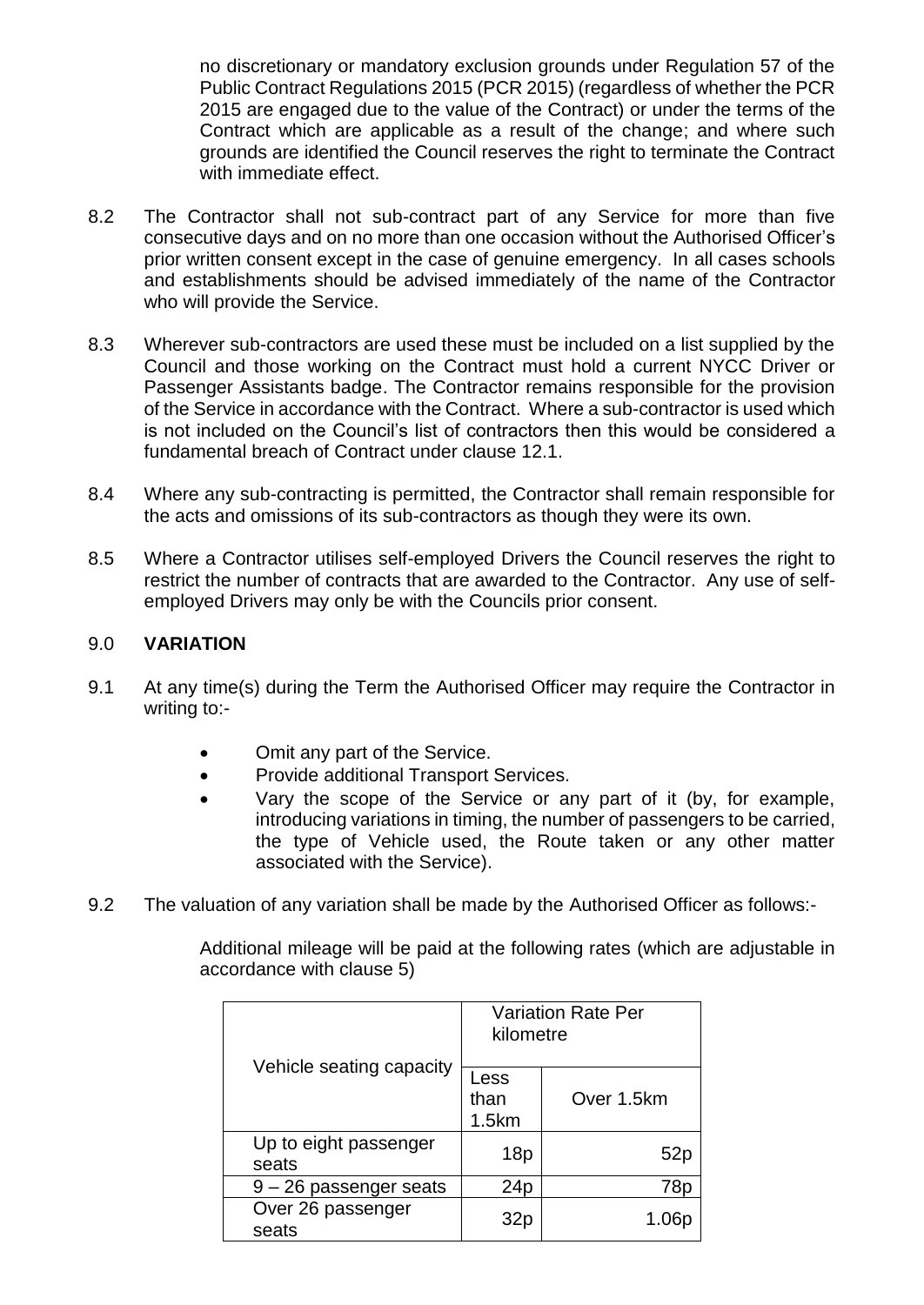- 9.3 From time to time the Council may require the Contractor to make changes in timing, pick-up points and routing at very short notice. The Council will use all reasonable endeavours to give a minimum of 24 hours notice of such changes.
- 9.4 If a Contractor is unwilling to undertake the variation in Contract then this will constitute a fundamental breach of Contract as per clause 12.1.

# 10.0 **DEFAULT**

- 10.1 Where the Council receives a complaint about the standard of the Service then an Incident Report may be issued by the Council.
- 10.2 If the Contractor has defaulted in the provision of the Service (whether through failure to comply with the Contract Standards or otherwise) then the Council may, without prejudice to any other remedies available to it, serve a notice upon the Contractor (which will be termed a "default notice" in this clause).
- 10.3 Default notices shall specify the nature of the default(s) and where appropriate shall specify how and when the Contractor is to remedy the default(s). Failure to return a default notice within the specified timescale will result in additional administrative costs being incurred by the Contractor.
- 10.4 The Contractor shall comply with the default notice but may make representations to the Authorised Officer on the matters referred to in it which the Authorised Officer shall consider and, as necessary, discuss with the Contractor.
- 10.5 Unless a default notice is waived or deferred by the Authorised Officer as a consequence of the representations made by the Contractor under 10.4 the Contractor shall pay the Council a default payment for each default which represents 25% of the daily Contract Charges payable or the sum of £20 whichever shall be the greater. This sum may be deducted from the Contract Charges by the Authorised Officer.
- 10.6 The Contractor and the Council agree that the default payment payable to the Council in respect of default notices represent a reasonable estimate of the cost incurred by the Council in investigating the default(s), serving the default notice and, where relevant, checking for compliance.
- 10.7 Where the Contractor is issued with a number of default notices on the same Contract in a relatively short space of time then this would constitute poor performance and may result in increased monitoring, the requirement to attend an issues resolution meeting or the withholding of payments. Where these actions do not result in an improvement in the Service, to the extent that no new default notices are issued during a specified monitoring period, then this would constitute a persistent breach of Contract under Clause 12.1.
- 10.8 In addition to the default notice provisions in Clause 10.1 10.7 the following provisions shall also apply to a default by the Contractor:-
	- (a) The Council will not pay for any part of the Service which is not provided by the Contractor.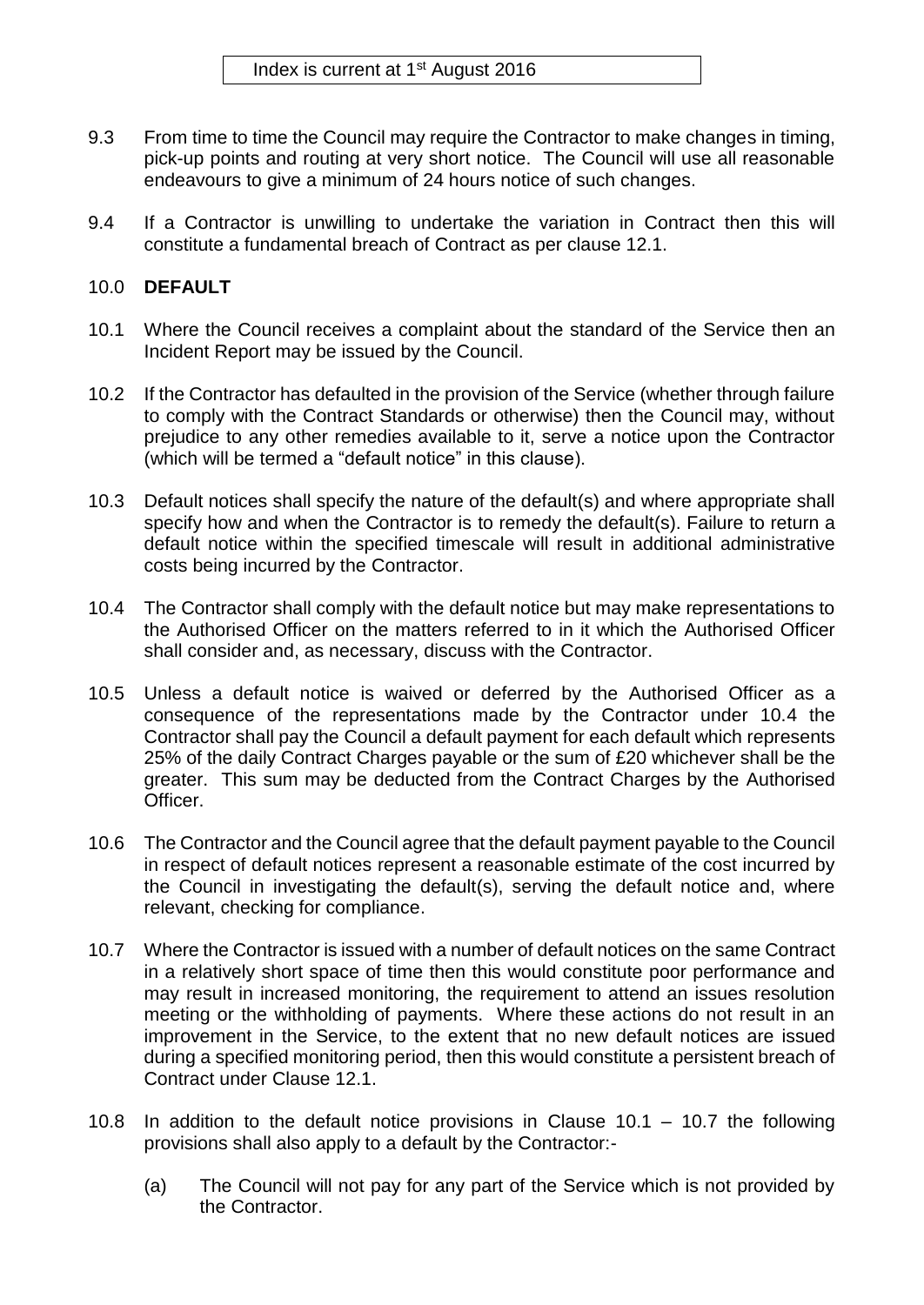- (b) Without terminating the Contract as a whole the Council may arrange for the Service to be provided by a third party or by itself (in whole or in part) until such time as the Contractor has satisfied the Authorised Officer that it is able to provide the Service (or the relevant part of it) to the Contract Standard; in such instances the Council shall charge the Contractor the costs reasonably incurred by it in making the alternative arrangements for the Service to be provided to the extent that such costs exceed the relevant Contract Charges.
- 10.9 Examples of circumstances which may cause a Default notice to be issued include the matters referred to in the Appendix as "Defaults". The list is not exhaustive as a default constitutes any failure of the Contractor to comply with the Contract Standards.

# 11.0 **SUSPENSION OF THE SERVICE**

- 11.1 If the Authorised Officer reasonably considers that a passenger transport Service has been registered commercially which meets the need of a Local Bus Service provided under this Contract the Authorised Officer may require the Service provided under the Contract to be suspended for the remainder of the Term or until the commercial passenger transport Service ceases to be operated, whichever is the sooner.
- 11.2 The Authorised Officer will give written notice of suspension to the Contractor at least 56 days before the suspension is to take effect but may give a shorter period of notice where appropriate.
- 11.3 If the Service is suspended, no Contract Charges are payable for the Service for the period of suspension, either during the suspension or at any other time.

# 12.0 **TERMINATION**

- 12.1 If:
	- (a) The Contractor:-
		- is in persistent and/or fundamental breach of the Contract which may include defaults which are considered to be serious and thus not necessitating prior default notices ; or
		- has materially misrepresented any information in the Tender (upon which the Council has relied in appointing the Contractor); or
		- becomes bankrupt; or
		- has a receiver or liquidator appointed; or
		- has a winding-up order made; or
		- otherwise becomes insolvent; or
		- has committed any offence under the Bribery Act 2010 or has committed an offence under Section 117(2) of the Local Government Act 1972; or has offered any gift or consideration of any kind as an inducement or disincentive for doing anything in respect of this Contract or any other Contract with the Council; or
		- is otherwise in breach of the collusive tendering certificate provided with the Tender; or
		- has insufficient resources to provide the Service because of a reduction in the number of Vehicles authorised by the Traffic Commissioner to be operated by the Contractor;
		- fails in its responsibilities under clause 2.2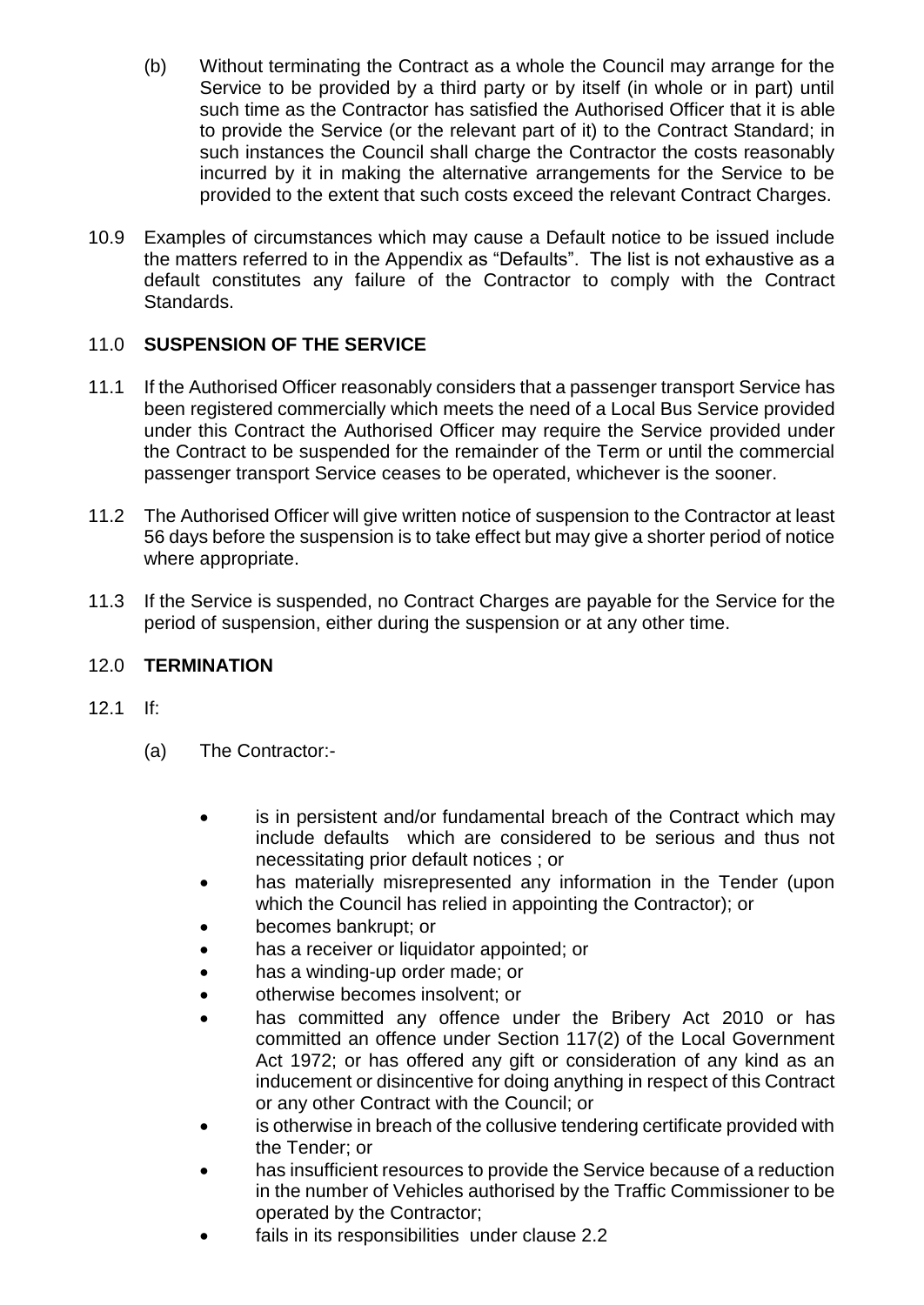- The Contractor no longer meets the standard required by the Councils quality threshold; or
- ceases, or threatens to cease, to carry on all or substantially the whole of its business; or
- or any personnel the Contractor engages to provide the requirements of the Contract fail, or refuse, after written instruction to provide the Services reasonably and properly required; or
- or any of the personnel it engages to provide the Contract requirements conduct itself/himself/herself in any manner which, in the Council's reasonable opinion brings or is likely to bring the Council into disrepute by association; or
- at any time during the Term is convicted of any offence referred to in Regulation 57(1) of the Public Contracts Regulations 2015 or if an event occurs which would have entitled the Council to treat the Contractor as ineligible for selection under Regulation 57(3), 57(4) or 57(8).
- (b) The Council has within the last 14 days terminated another Contract with the Contractor for a service similar to the Service provided under this Contract and such termination had been effected on such serious grounds as to enable the Council reasonably to believe that:
	- (i) the safety of passengers and/or the public at large may be endangered or otherwise adversely affected and or
	- (ii) the quality of the Service under this Contract can no longer be guaranteed by the Contractor or
- (12) The reputation of the Contractor has so seriously been jeopardised by an act or default of the Contractor, its drivers, passenger assistants, servants or agents (including, but without limitation, a criminal act) that the Council reasonably believes that the Contractor is unable to guarantee adherence to the Contract Standards.

Then the Council may terminate the Contract immediately and will be entitled to recover all losses resulting from such termination including any additional costs incurred for the outstanding period of the Contract.

- 12.2 If the Contract has been terminated under 12.1 the Council:-
	- (12) ceases to be under any obligation to pay the Contract Charges until the costs arising out of the termination (including the costs of terminating the Contract and making alternative arrangements for the Service) have been calculated and show a sum due to the Contractor (in which case this sum will be paid to the Contractor as soon as possible); and
	- (12) may immediately appoint a replacement Contractor.
- 12.3 If the Council is in persistent and/or fundamental breach of the Contract then the Contractor may terminate the Contract by giving 30 days notice but without prejudice to any other remedies which may be available to it in respect of any breach which occurred before the termination.
- 12.4 In the case of Home to School or Health and Social Care Transport Service Contracts the Council may terminate the Contract by giving 30 days notice or (if practicable and considered appropriate in the Council's reasonable opinion) offer a suitable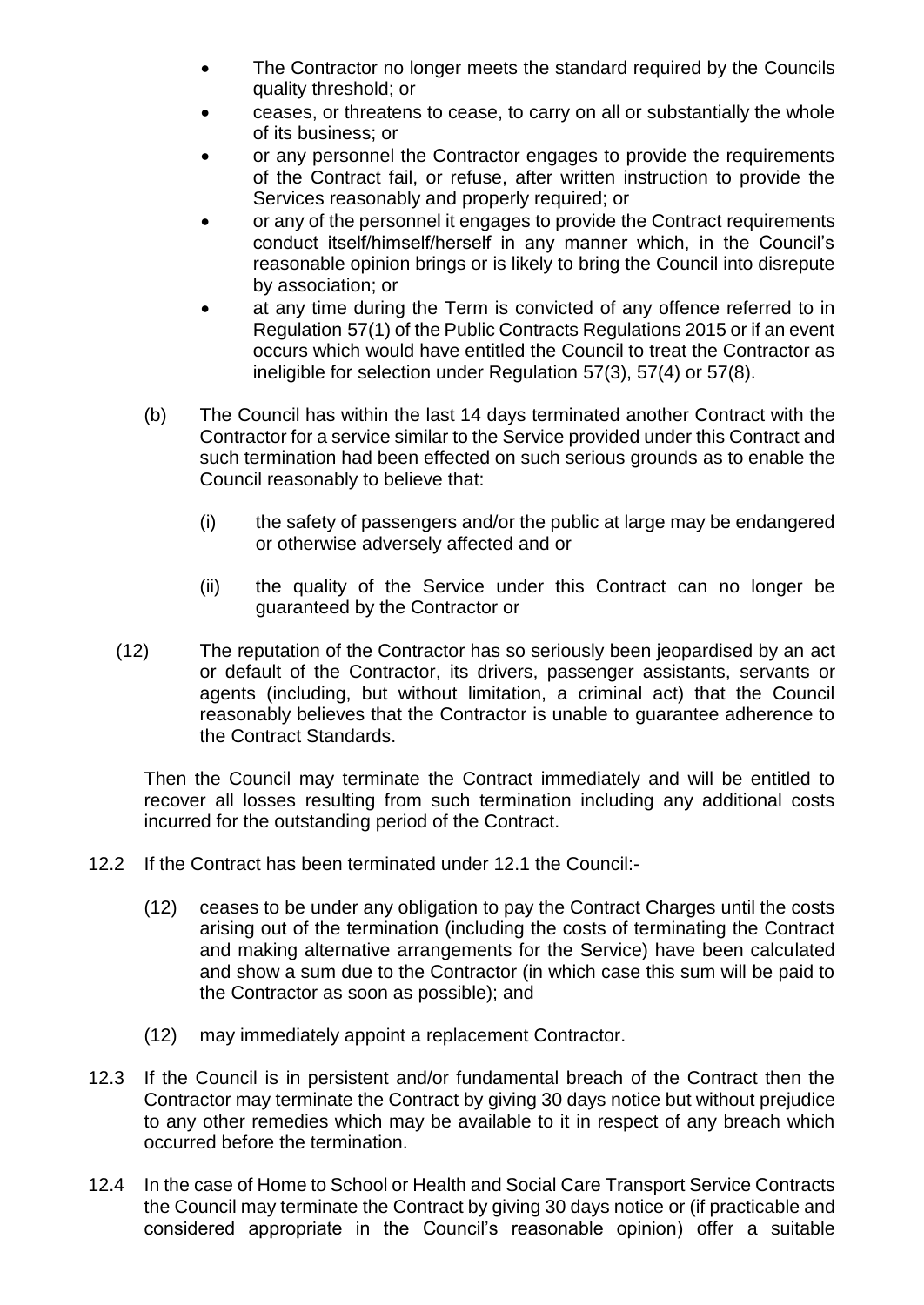alternative Contract where circumstances out of the control of the Council dictate that the Service is no longer required e.g. all of the pupils requiring transport move away from the area or a school closes.

- 12.5 The Contractor may apply to the Authorised Officer for the Contract to be terminated where there are exceptional circumstances which could not have been foreseen. Individual circumstances will be considered and any break in the Contract will be granted at the discretion of the Authorised Officer.
- 12.6 The Contractor may not re-tender for any contract which they have operated and which has been terminated by the Council under this Clause 12 or for any other Council contract for a minimum period of 6 months. .

# 13.0 **HEALTH AND SAFETY AND OTHER STATUTORY REQUIREMENTS**

## 13.1 **Health and Safety**

- 13.1.1 The Contractor shall comply with the requirements of the Health and Safety at Work Act 1974 so far as they apply to the provision of the Service and throughout the Term the Contractor shall have in place a health and safety policy which complies with all statutory requirements.
- 13.1.2 The Contractor shall promptly notify the Council of any health and safety hazards which may arise in connection with the performance of the Contract.
- 13.1.3 The Contractor shall notify the Council immediately in the event of any incident or "near miss" occurring in the performance of the Contract where that incident or "near miss" causes, or may cause, any personal injury or damage to property which could give rise to personal injury.
- 13.1.4 The Contractor shall take all necessary measures to comply with the requirements of the Health and Safety at Work etc. Act 1974 and any other Acts, orders, regulations and Codes of Practice relating to Health and Safety which may apply to directly employed, self-employed or volunteer staff in the performance of the Contract.
- 13.1.5 The Contractor shall ensure that its health and safety policy statement and health and safety management arrangements (as required by the Health and Safety at Work etc. Act 1974) are made available to the Council on request.
- 13.1.6 Risk assessments will be carried out by the Contractor as required under current legislation (Management of Health and Safety at Work Regulations 1999). Risk assessments which relate to the operation of the Service and the safety of Council officers, which must include a driving and Route risk assessment, will be made available for inspection by the Authorised Officer on request.
- 13.1.7 The Contractor must also ensure that a risk assessment is undertaken for all stopping places to be used on the route prior to the commencement of the Service and these must be retained by the Contractor and made available for inspection by the Authorised Officer on request.
- 13.1.8 The Contractor shall make the Council aware immediately and in writing of any concerns regarding a stopping place or route, and ensure that reversing manoeuvres are not part of the route unless there is no suitable alternative.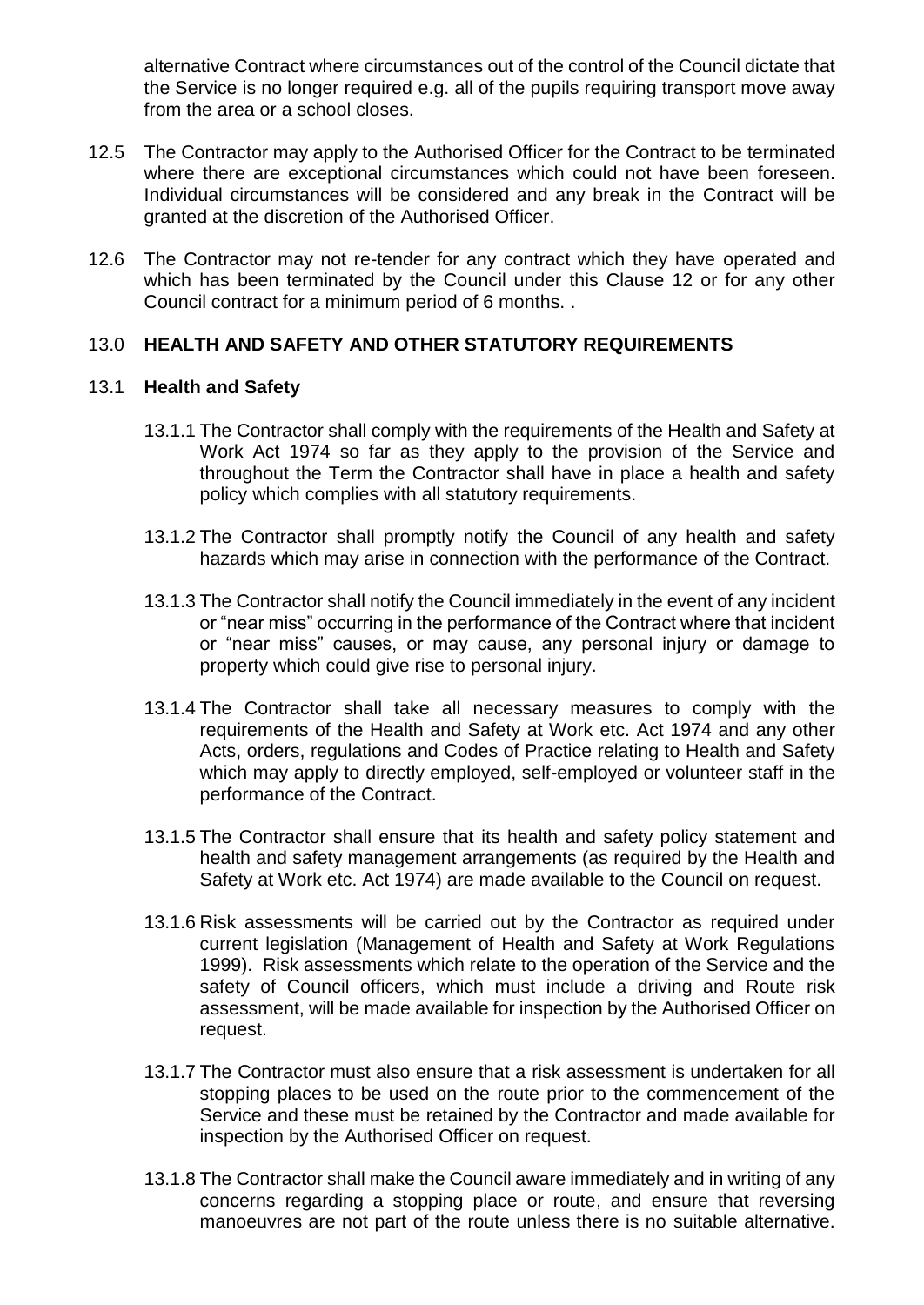Where a reversing manoeuvre is required then a risk assessment must be completed prior to the commencement of, or variation to, the route and the Council must be notified in writing immediately and prior to commencement of, or variation to the route.

13.1.9 In the event of an incident or accident relating to the Vehicle, employee or passenger during the operation of the Contract the Contractor must report the incident to the Authorised Officer immediately and provide the written incident report(s) as soon as possible thereafter.

#### 13.2 **Other Legislation**

13.2.1 The Contractor shall comply with all relevant statutory and other provisions relating to the Service.

## 13.3 **Equal Opportunities**

- 13.3.1 The Contractor and any sub-contractor employed by the Contractor shall adopt a policy to comply with the Equalities Act 2010 and any subsequent legislation in respect of equalities which may be enacted during the Term ("the Equalities Legislation"). Accordingly the Contractor and any employee or subcontractor shall not discriminate directly or indirectly against any person because of their age, sex, disability, religious beliefs, sexual orientation, gender reassignment, pregnancy, maternity or race.
- 13.3.2 The Contractor and any Sub-contractor employed by the Contractor shall observe as far as possible all statutory codes relating to the Equalities Legislation. These give practice guidance to employers and others on the elimination of racial discrimination and the promotion of equality of opportunity in employment, including monitoring of workforce matters and steps that can be taken to encourage people from minority groups to apply for jobs or take up training opportunities.
- 13.3.3 In the event of any finding of unlawful discrimination being made against the Contractor or any Sub-contractor employed by the Contractor during the Term by any court or Employment Tribunal or in comparable proceedings in any other jurisdiction, or of an adverse finding in any formal investigation by the Equalities and Human Rights Commission and/or any comparable statutory body relating to the Equalities Legislation over the same period, the Contractor shall inform the Council of this finding and shall take appropriate steps to prevent repetition of the unlawful discrimination.
- 13.3.4 The Contractor shall, on request, provide the Council with details of any steps taken under Clause 13.3.3 above.
- 13.3.5 The Contractor shall comply with the Equalities Legislation and shall satisfy the Council that:-
	- 13.3.5.1 its working practices do not involve the treatment of one group or individual less favourably than any others because of their age, sex, colour, race, nationality, ethnic origin, disability, religious beliefs or sexual orientation on any decision relating to their recruitment or employment with the Contractor and in relation to the delivery of the Service;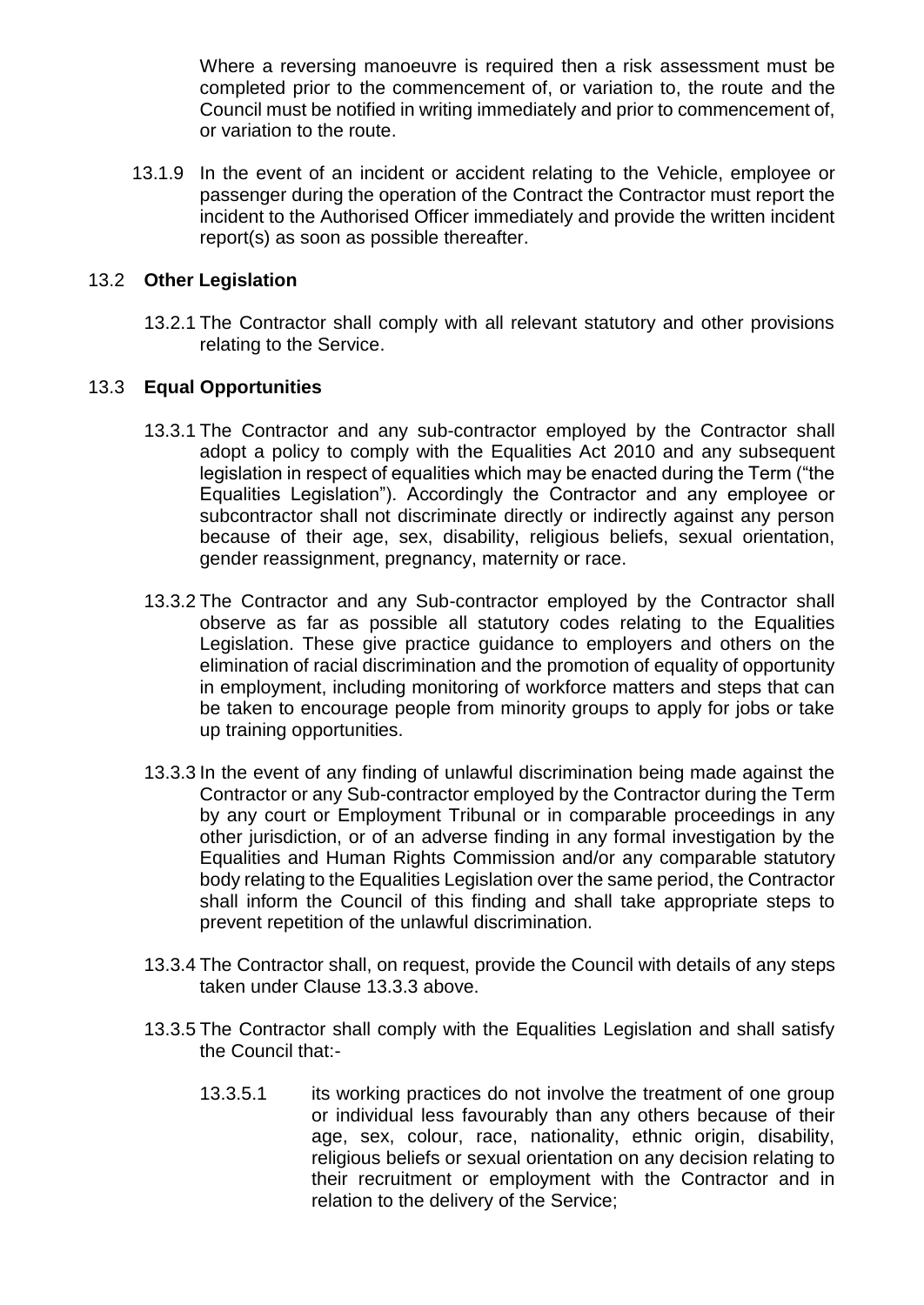- 13.3.5.2 policies on discrimination are set out:-
	- (i) in instructions to those concerned with recruitment, training and promotion;
	- (ii) in documents available to employees, recognised trade unions or other representative groups of employees;
	- (iii) in recruitment advertisements or other literature
	- (v) in instructions to those concerned with the delivery of the Services.
- 13.3.6 The Contractor shall provide such information as the Council may reasonably request for the purpose of assessing the Contractor's compliance with this Clause 13.3 including, if requested, examples of any instructions or other documents, recruitment advertisements or other literature containing details of monitoring of recruitment and employees.

#### 13.4 **Confidentiality and Protection of Personal Data**

- 13.4.1 In clause 13.4 "The Act" means the Data Protection Act 1998; "Personal data" means information as defined in the Act, and which is supplied to or processed by the Provider on behalf of the Council; "The Provider" means the Contractor which will be supplied the personal data; "the Council" means North Yorkshire County Council.
- 13.4.2 North Yorkshire County Council is the data controller of the personal data and the Contractor (provider) is a data processor under the terms of the Act. The Contractor will not process the personal data except for the purpose of or in accordance with this Contract.
- 13.4.3 The Contractor (provider) shall maintain appropriate technical and organisational security measures and in particular shall:
	- 13.4.3.1 secure personal data against unauthorised disclosure or accidental loss or corruption by such technical and managerial controls as would be appropriate if the provider was the data controller.
	- 13.4.3.2 hold the personal data for only as long as necessary for the completion of the Contract and then destroy it or return it to the Council in a secure manner.
	- 13.4.3.3 not retain the personal data or any copy of it
- 13.4.4 The Contractor shall ensure the conformity of any of its staff or agents who have access to the personal data to the above requirements. The Contractor will ensure that such employees and agents receive appropriate data protection training and understand their responsibilities under the act in respect of personal data.
- 13.4.5 Should the Contractor receive a subject request for personal data it will be referred to the information governance officer of the Council as soon as practicable after receipt.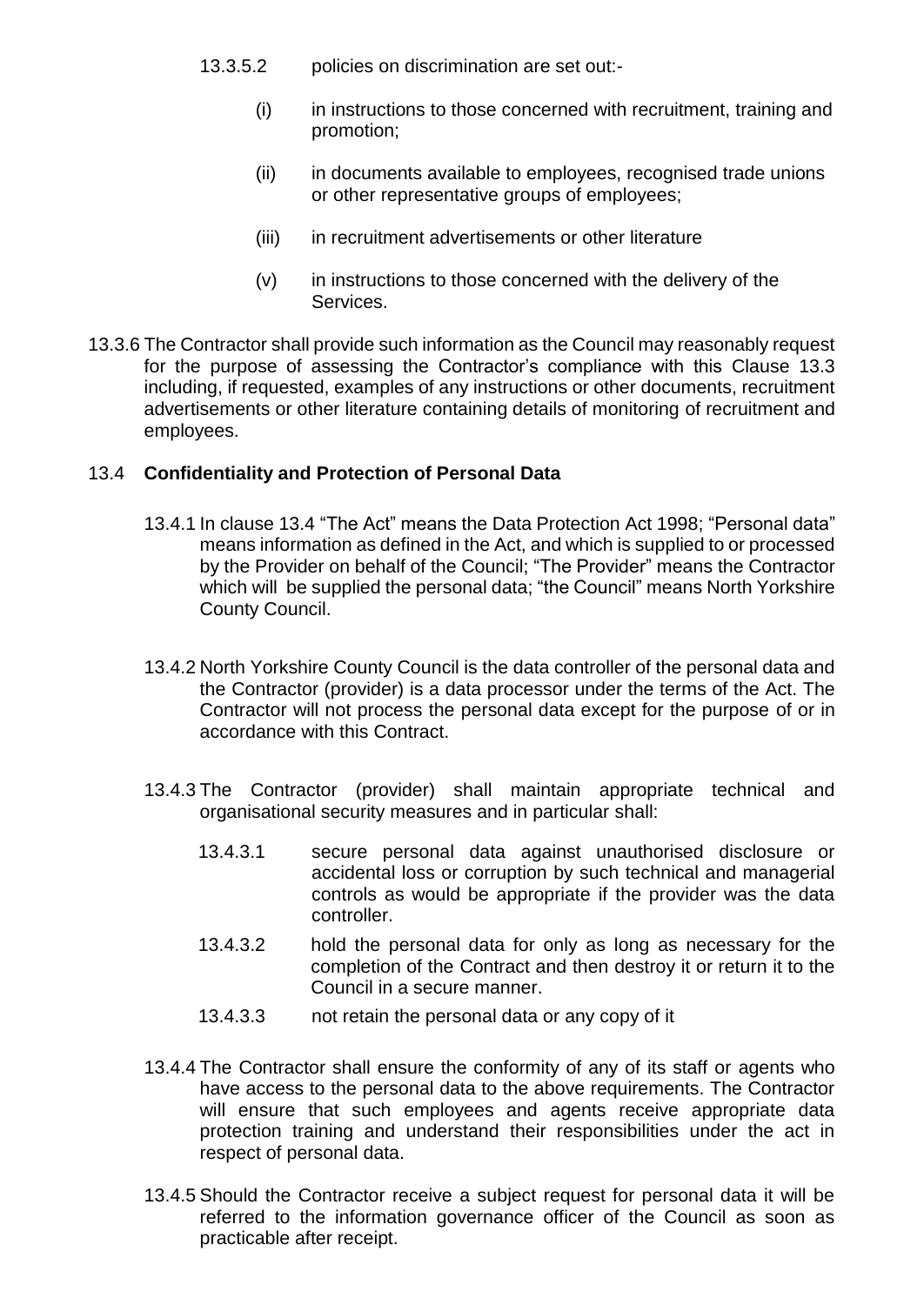- 13.4.6 Should the Contractor sub-contract any part of the Services in accordance with the Contract then the Contractor shall ensure that any sub-contract or other arrangement with any such sub-contractor shall include a binding legal obligation upon the sub-contractor to comply with the obligations set out in this clause. For the avoidance of doubt any such sub-contracting shall not relieve the Contractor of its obligation to comply fully with this clause.
- 13.4.7 The Contractor shall be liable for and shall fully indemnify the Council against all claims, demands, actions, costs, proceedings and liabilities of any sort that the Council incurs due to the provider's or any sub-contractor's breach of this clause.
- 13.4.8 The Contractor shall provide to the Council on request evidence to the Council's reasonable satisfaction that it can comply with this clause.
- 13.4.9 The obligations set out in this clause shall remain enforced notwithstanding termination of this agreement

# 14.0 **AGENCY**

- 14.1 The Contractor shall not represent itself as being:
	- (a) the servant or agent of the Council (except as may be authorised under the Contract);
	- (b) authorised to enter into any Contract or other obligation on the Council's behalf except as may be authorised under the Contract

#### 15.0 **BEST VALUE**

- 15.1 In accordance with Part 1 of the Local Government Act 1999, and subsequent legislation in relation to Best Value, the Council may from time to time review the Service in pursuance of the Council's wide commitment to continuing Service improvement, having regard to a combination of economy, efficiency and effectiveness and the Contractor shall: -
	- (a) Participate in, and fully co-operate with, such reviews; and
	- (b) Provide such assistance and information including, but without limitation, accounting and other record books, business plans, quality assurance, service records and service plans as may be reasonably required by the Council in relation to the Service.

#### 16.0 **DISPUTE RESOLUTION**

- 16.1 If a dispute arises between the Council and the Contractor in relation to the Contract both parties shall use all reasonable endeavours to resolve the dispute.
- 16.2 This clause will not operate to prejudice the right of either party to enforce any remedy available under the Contract by litigation.
- 16.3 Where required by the Council the Contractor shall continue to provide the Service in accordance with the Contract pending any discussion or outcome of the dispute.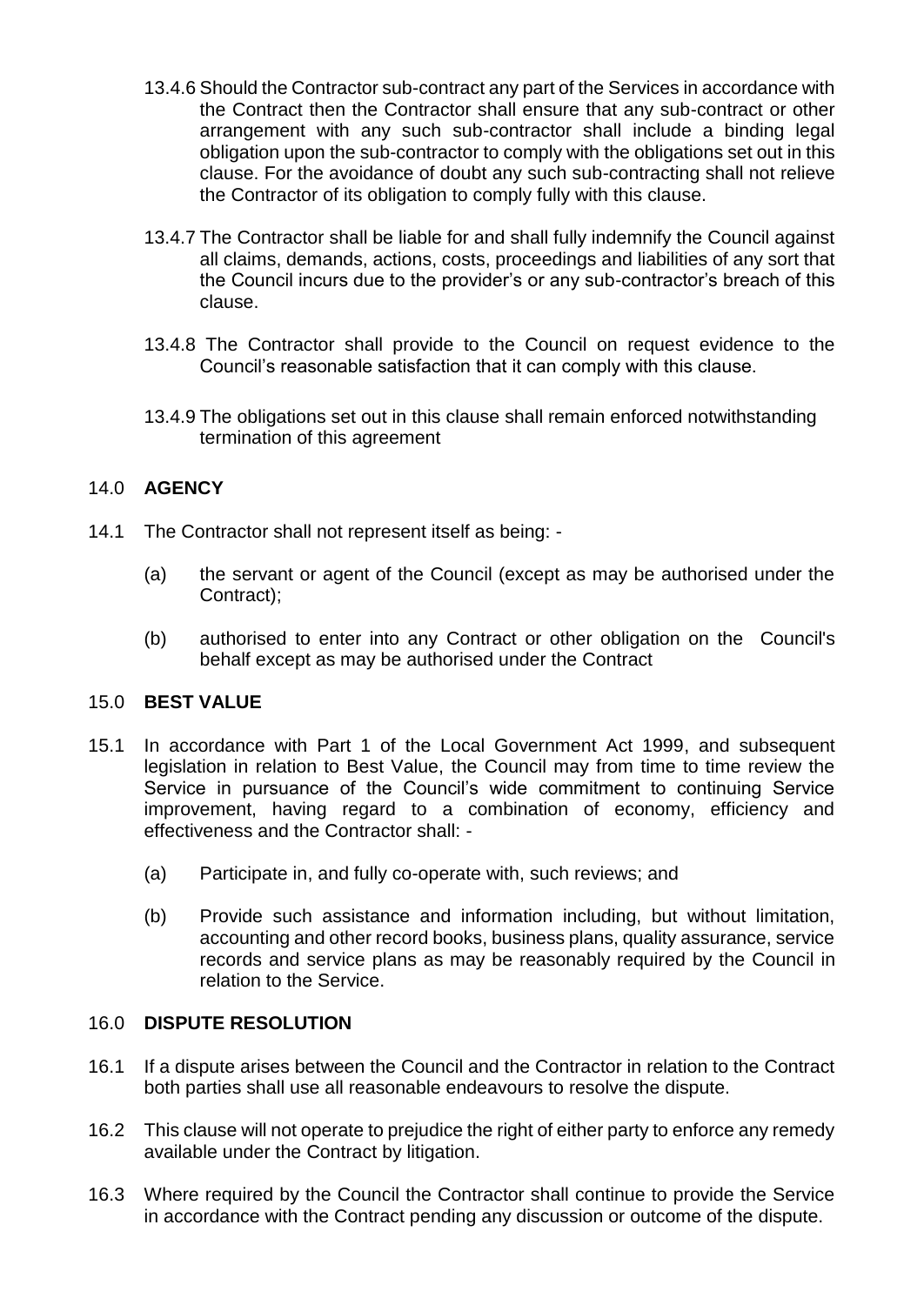#### 17.0 **NOTICES, AMENDMENTS, TUPE, OMBUDSMAN AND GENERAL**

- 17.1 Any Notice to be served under the Contract must be in writing, sent by Recorded Delivery, or delivered by hand, and addressed to the party concerned at the addresses referred to on Page 1 of the Contract. Notices to the Council must be addressed to the Authorised Officer.
- 17.2 Any amendment, including modifications to the Contract must be made in writing, and agreed between by both parties and attached to the Contract.
- 17.3 If required by the Authorised Officer the Contractor will provide such details as the Authorised Officer considers necessary to disclose to potential tenderers for the future letting of this Contract relating to the Transfer of Undertakings (Protection of Employment) Regulations 2006 (TUPE) or any equivalent provisions then in force. These details will relate primarily to the Contractors employees, terms and conditions of service, length of service, etc.
- 17.4 A person who is not a party to this Agreement has no right under the Contracts (Rights of Third Parties) Act 1999 to enforce or to enjoy the benefit of any term of this Agreement.
- 17.5 The overall remedies for late payment by either party referred to in the Contract are substantial remedies within the meaning of Part II of the Late Payment of Commercial Debts (Interest) Act 1998 and both parties acknowledge that the term was not imposed on either party to the detriment of the other and that the Contractor did not receive any inducement to agree to this term.
- 17.6 If a complaint is made to the Council about the Service, the Local Government Ombudsman may investigate the complaint and the Contractor will be required to cooperate in such investigations. If the Council is found guilty of maladministration or injustice by the Ombudsman relating to a matter caused by the act or default of the Contractor, the Council shall be indemnified by the Contractor in respect of all costs which arise from the maladministration or injustice.
- 17.7 The Contractor must advise the Council in writing of any change in information or circumstances as provided for quality assessment during or after the Tender process.

# 18.0 **OPTION TO EXTEND AND BREAK CLAUSE**

- 18.1 At any time before the expiration of two years of the Term the Council will review the Term and may require the Contractor to continue to provide the Service for a further period of up to two years.
- 18.2 Where the option in Clause 18.1 is exercised the Contractor shall continue to provide the Service on the terms of the Contract for the period(s) specified provided that the terms of this Clause 18 shall not apply after the exercise of the options in Clause 18.1.
- 18.3 If, for budgetary reasons or other relevant changes in Council policy relating directly or indirectly to the Service the Council no longer requires the Service then the Council may give written notice to the Contractor at any time that the Service will no longer be required with effect from a date at least three months after the date the notice was served.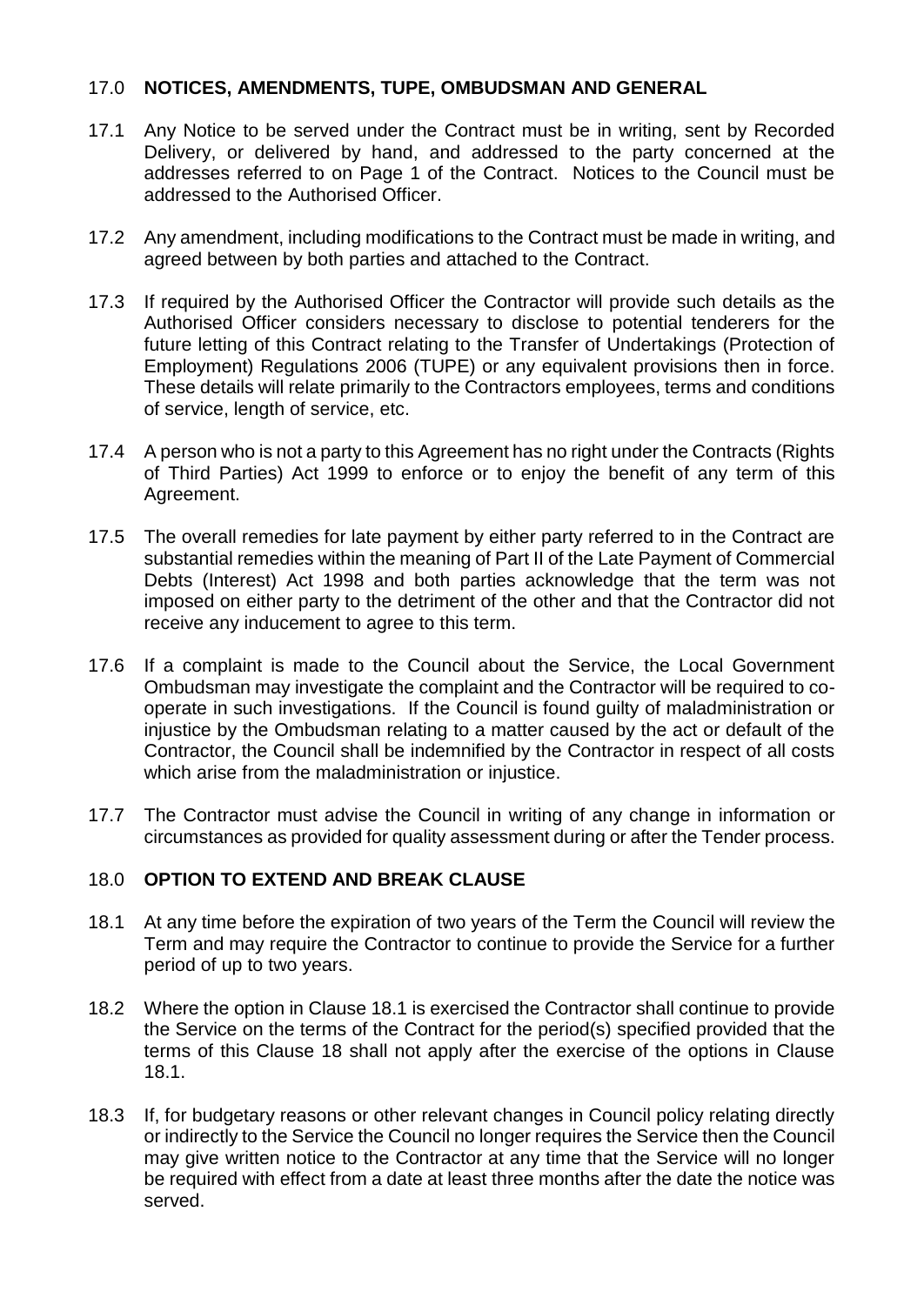18.4 The Council shall not be liable to the Contractor for any costs incurred by it as a consequence of the premature termination of the Contract under this Clause 18.3.

## 19.0 **SUSTAINABILITY**

- 19.1 In providing the Service the Contractor shall meet such sustainability requirements as are set out in the Schedule.
- 19.2 Throughout the Term the Contractor shall make all reasonable endeavours to reduce any negative impact on the environment caused by the Service. If during the Term the Contractor wishes to change any of the materials, technologies or working practices used in connection with the Service, the Contractor shall notify the Council detailing the changes, any possible impact on the Contract Charges or the Contract Standards and must also include an evaluation of the environmental impact of the proposed changes. If the Council agrees to the variation the Contractor shall implement the changes in accordance with the provisions of Clause 9.